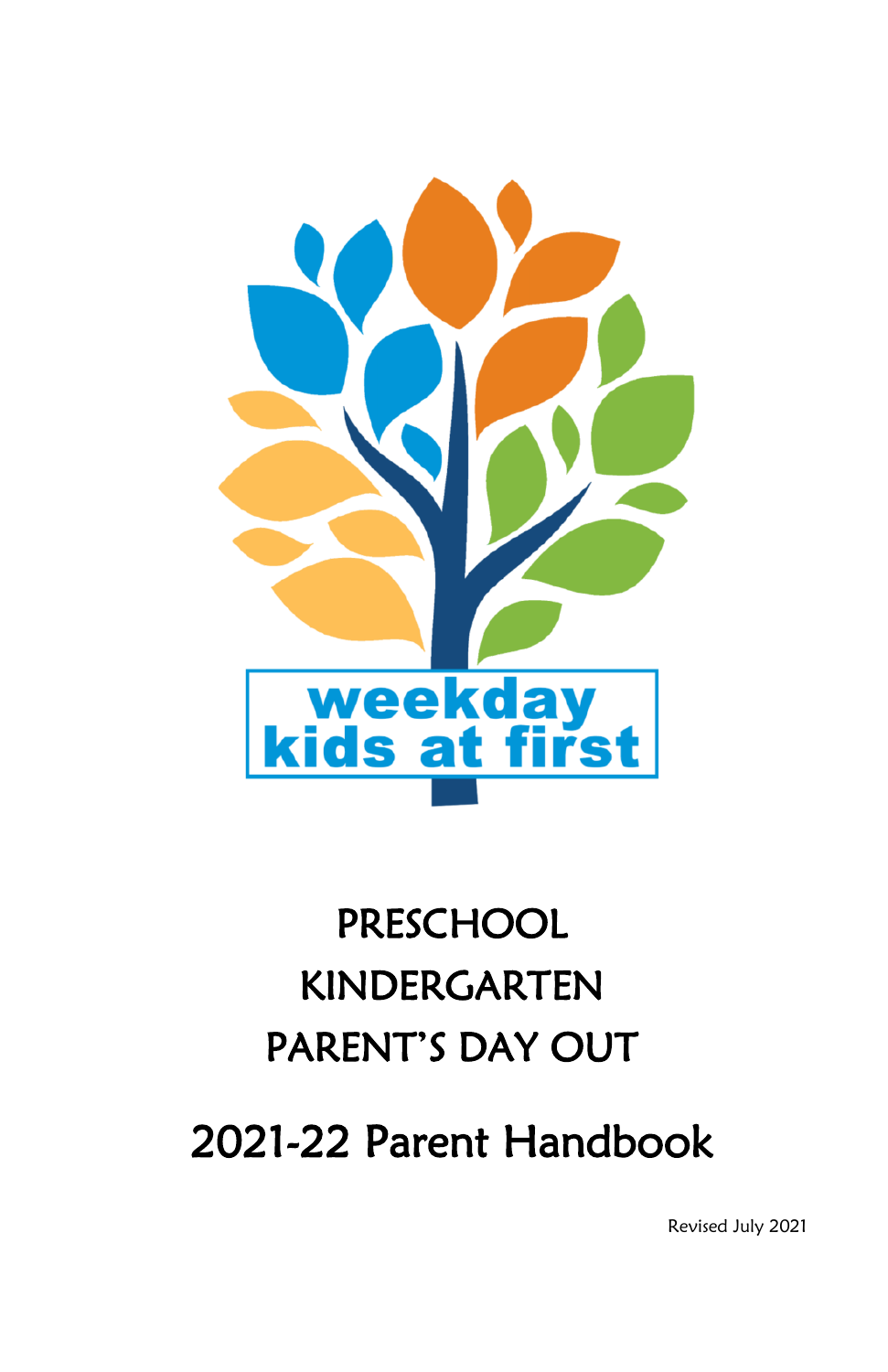# WEEKDAY KIDS AT FIRST

503 N. Central Expressway Richardson, Texas 75080

Preschool, Kindergarten  $\mathcal{L}$ Parent's Day Out

## 2021-22 PARENT HANDBOOK

\*\*\*\*\*\*\*\*\*\*\*\*\*\*\*\*\*\*\*\*\*\*\*\*\*\*\*\*\*\*\*

Patti Puchala, Director Wendy Jones, Assistant Director Cheryl Bishop, Director Family Ministry Cheryl Winnenberg, Administrative Assistant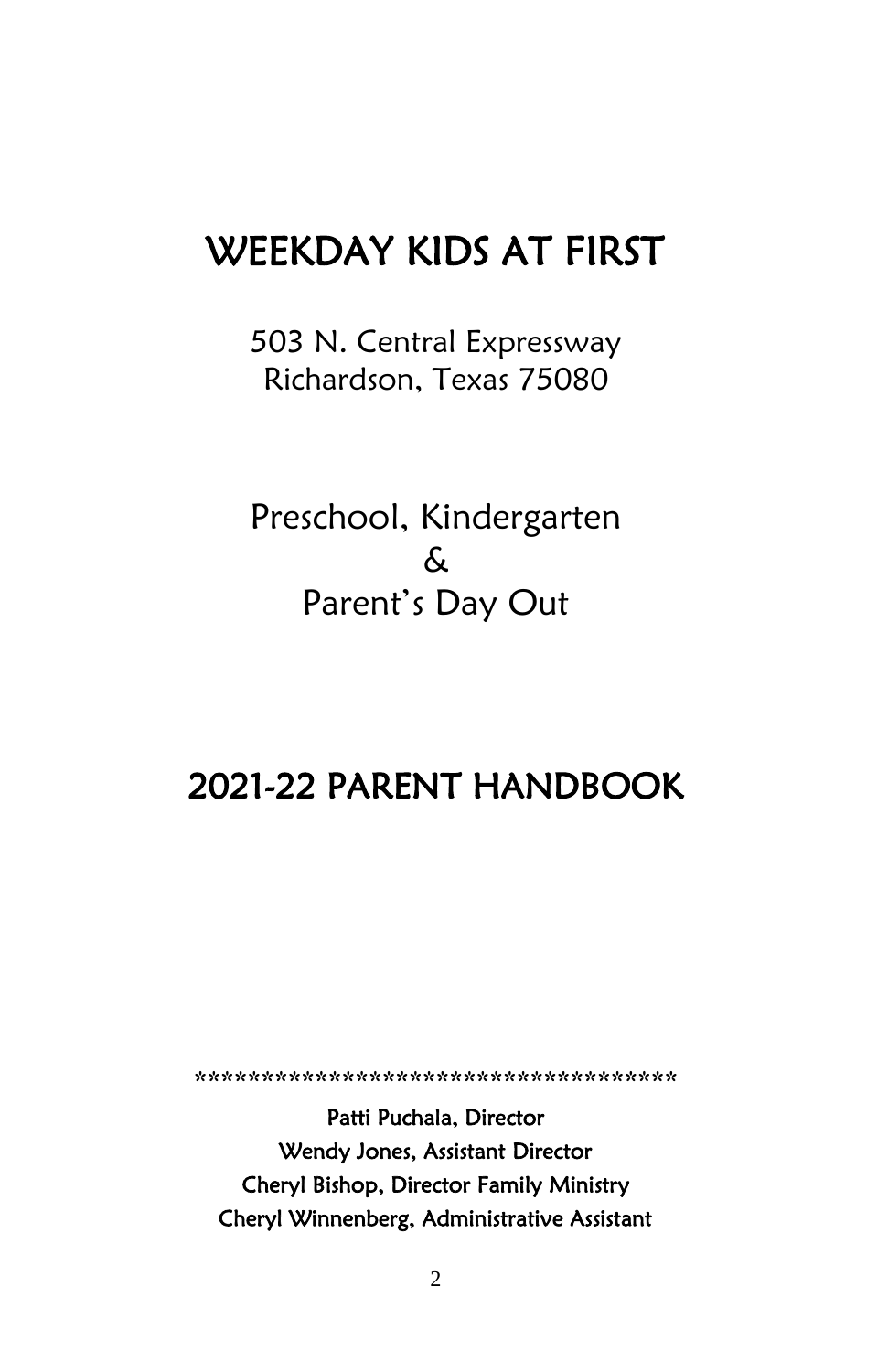We are delighted to have the opportunity to be a part of your child's early childhood experiences.

The following information lists policy guidelines established for the school. Our goal is to provide a quality opportunity for your child.

If you have any questions, comments, or concerns regarding your child or the school, please feel free to contact us at any time.

## OUR MISSION

Weekday Kids at First is dedicated to providing early childhood care and education in a Christian environment that focuses on developing the whole child. Weekday Kids at First believes that children will grow into who they are created to be with a strong, developmentally appropriate foundation. The environment and curriculum provide support for each child's spiritual, emotional, physical, cognitive, and social development. All children in the program will develop an awareness of God's love and acceptance through discovery and learning. Weekday Kids at First supports the overall mission of First United Methodist Church Richardson, "With open hearts and minds, we welcome people for Christ, grow people in Christ, and serve people with Christ."

#### Our goals are:

- To provide an opportunity for children to develop an awareness of God's love as experienced through relationships with teachers, caregivers, other children, and the child's family.
- To encourage independence and self-confidence through activities which help the child succeed and recognize his/her success.
- To provide opportunities for the children to recognize and express feelings in appropriate ways.
- To provide multi-cultural opportunities for children to grow in their understanding of the world in which they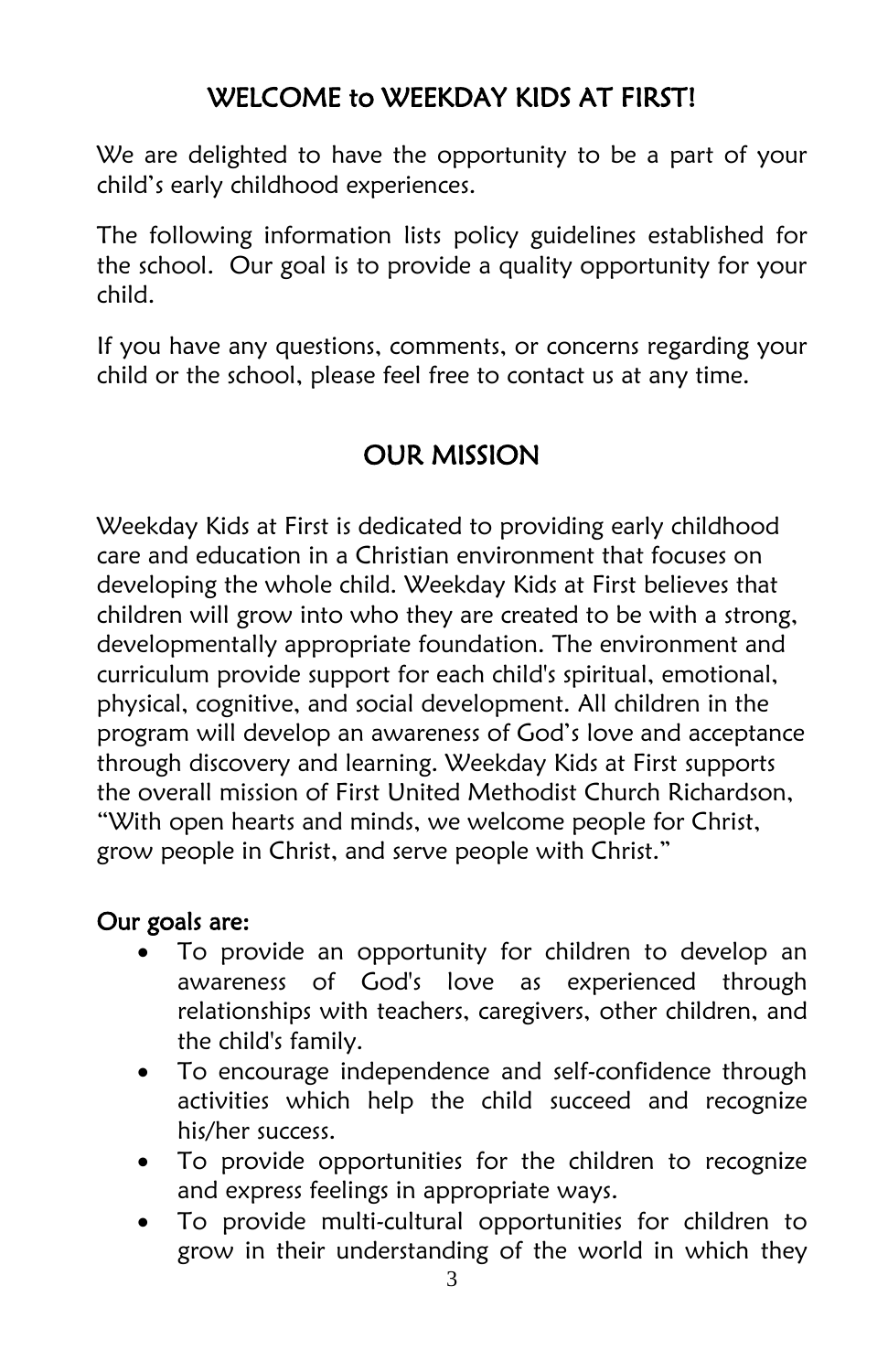live.

 To provide a setting and opportunity for discovery and learning to take place in a variety of areas such as creative expression, language development, science and nature, problem solving, and large motor skills.

## CHILDREN'S MINISTRY AT FIRST UNITED METHODIST CHURCH RICHARDSON

As part of the overall Children's Ministry at First United Methodist Church Richardson, the staff of the Preschool teaches developmentally appropriate religious concepts. For young children, much of the teaching is through the lifestyles and attitudes that adults model. The Preschool and Kindergarten children will also have the opportunity to participate in monthly chapel services. The service will include singing, a story, and a prayer. The following are ways some religious concepts are taught to young children:

- Unconditional Love By accepting and forgiving a child's behavior, teachers help children experience God's unconditional love.
- Trust By being there each day, caring for the daily needs of the children and by being consistent in their expectations and reactions, teachers help children develop trust.
- Acceptance By listening attentively to each child in the class as they talk about what is important to them, teachers are saying that each individual is special.
- Responsibility By encouraging children to complete a task and to put toys away when they are finished with them, teachers are helping the children become responsible members of the class.

There are opportunities for the children to experience the awe and wonder of God's world as they observe nature and growing things. Snack time is an opportunity to thank God for all God has provided. As children come to class each day, they will know the church as a pleasant place to be where God's love and caring are shown. By forgiving mistakes and encouraging good behavior, adults are creating an image of a loving teacher. As children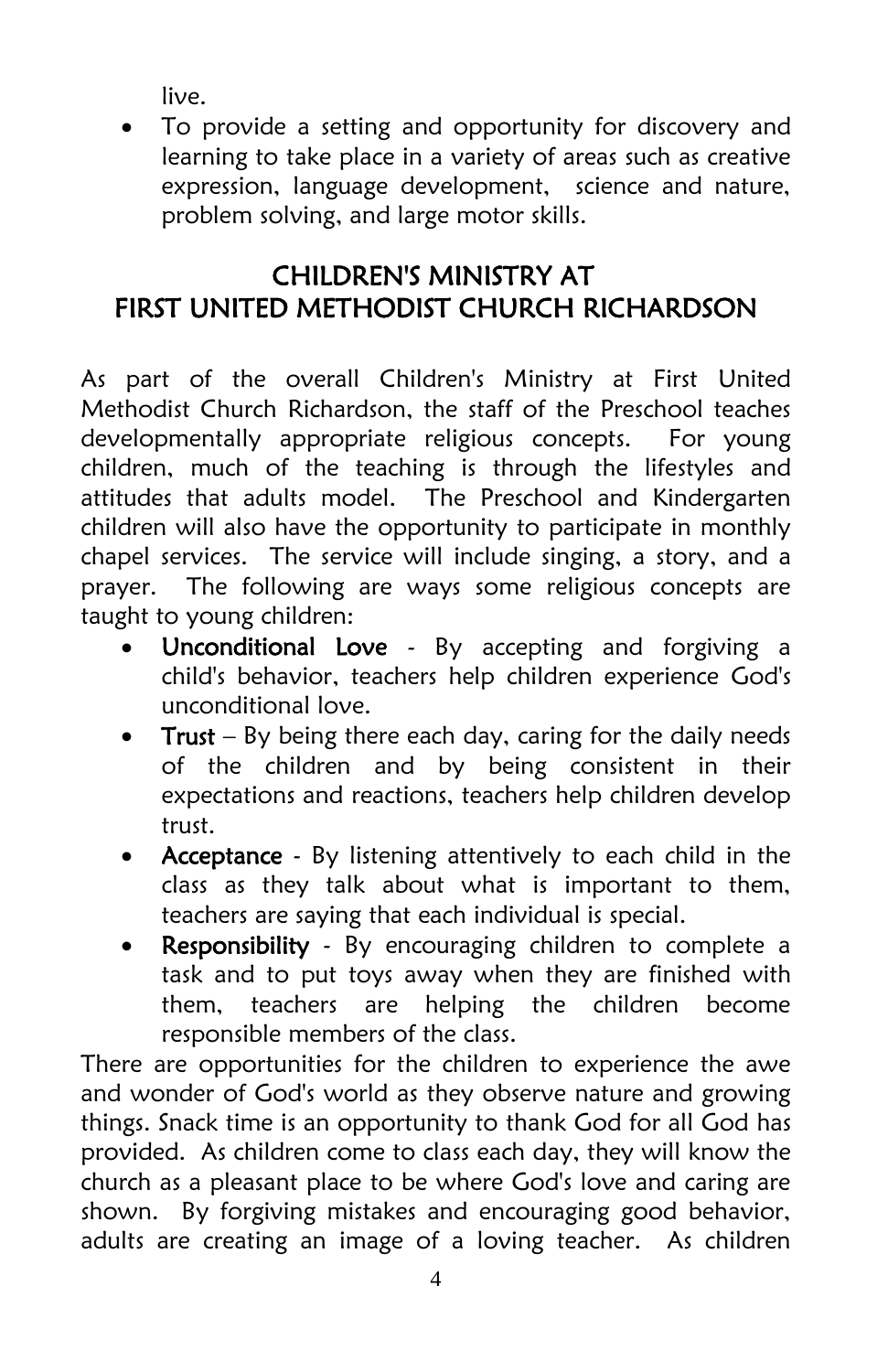mature, this image will transfer to the image of God as one who loves and cares for them.

## PRESCHOOL AND KINDERGARTEN CURRICULUM AND ACTIVITIES

Weekday Kids at First utilizes the FROGSTREET Early Childhood Curriculum which is composed of basic academic subjects in a developmentally appropriate manner to give the child a well rounded educational foundation ... intellectually, spiritually, and physically ... within their learning capacity and in such a way as to provide positive learning.

#### Academic subjects include:

| Early Literacy              | Social Skills     |
|-----------------------------|-------------------|
| Science Discovery           | Outdoor Play      |
| Number Concepts             | Fine Motor Skills |
| Creative Art                | Music             |
| <b>Cultural Exploration</b> |                   |

Each age group works with specific units of study around which activities involving basic concepts are centered. These study units cover the general areas of Self Discovery, The World Around Us, Health and Science, Seasons and Holidays.

The staff of Weekday Kids at First is composed of experienced teachers who love and have an understanding of young children. They accept each child as a unique individual. Activities are provided that will allow for the growth of each child at their own developmental level. The teachers are required to attend training events during the year which meet the licensing requirements of the Texas Department of Health and Human Services.

## LICENSED BY TEXAS HEALTH AND HUMAN SERVICES

Weekday Kids At First, Inc. is licensed by the state of Texas. We are inspected by a representative from the Texas Department of Health and Human Services, Richardson Health Department, and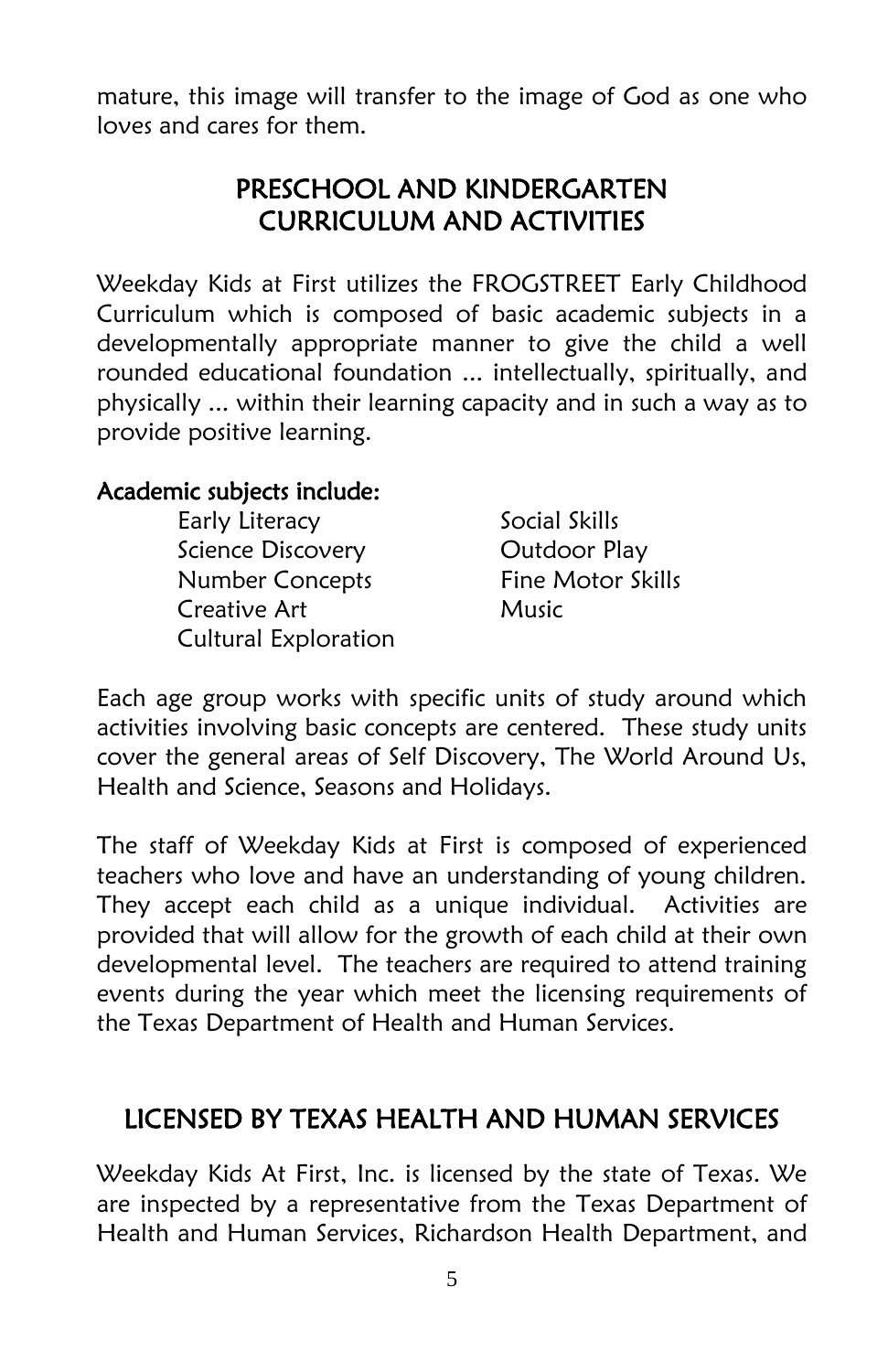Fire Department to ensure we meet health, safety and other state requirements.

Parents may contact the Texas Department of Health and Human Services by using the website [www.hhs.texas.gov](http://www.hhs.texas.gov/) to review Minimum Standards and the most recent licensing report. A copy of the Minimum Standards is also available in the office.

Parents can contact the Director to review and discuss any questions or concerns about the policies and procedures of the Preschool.

## GANG FREE ZONE / WEAPON FREE ZONE

Under the Texas Penal Code, any area within 1,000 feet of a child-care center is a gang-free zone, where criminal offenses related to organized criminal activity are subject to harsher penalty.

Weekday Kids at First is a weapon-free school zone. For the safety of our students, teachers, and staff, we do not allow licensed or unlicensed carrying or concealing of weapons of any kind on our campus.

## IMMUNIZATION REQUIREMENTS FOR STAFF/TEACHERS

WKAF will encourage and pay for all staff/teachers to get annual flu vaccinations. The program also encourages teachers working in high risk areas which could include working with children under 12 months to get HepA and Pertussis immunizations (746.3611)

WKAF will ask each teacher to submit vaccination records voluntarily (746.3611).

#### IN-SERVICE TRAINING

The Texas Department of Health and Human Services requires all staff working in child care facilities obtain at least 24 clock hours of training annually. In addition, each teacher is required to be CPR and First Aid certified.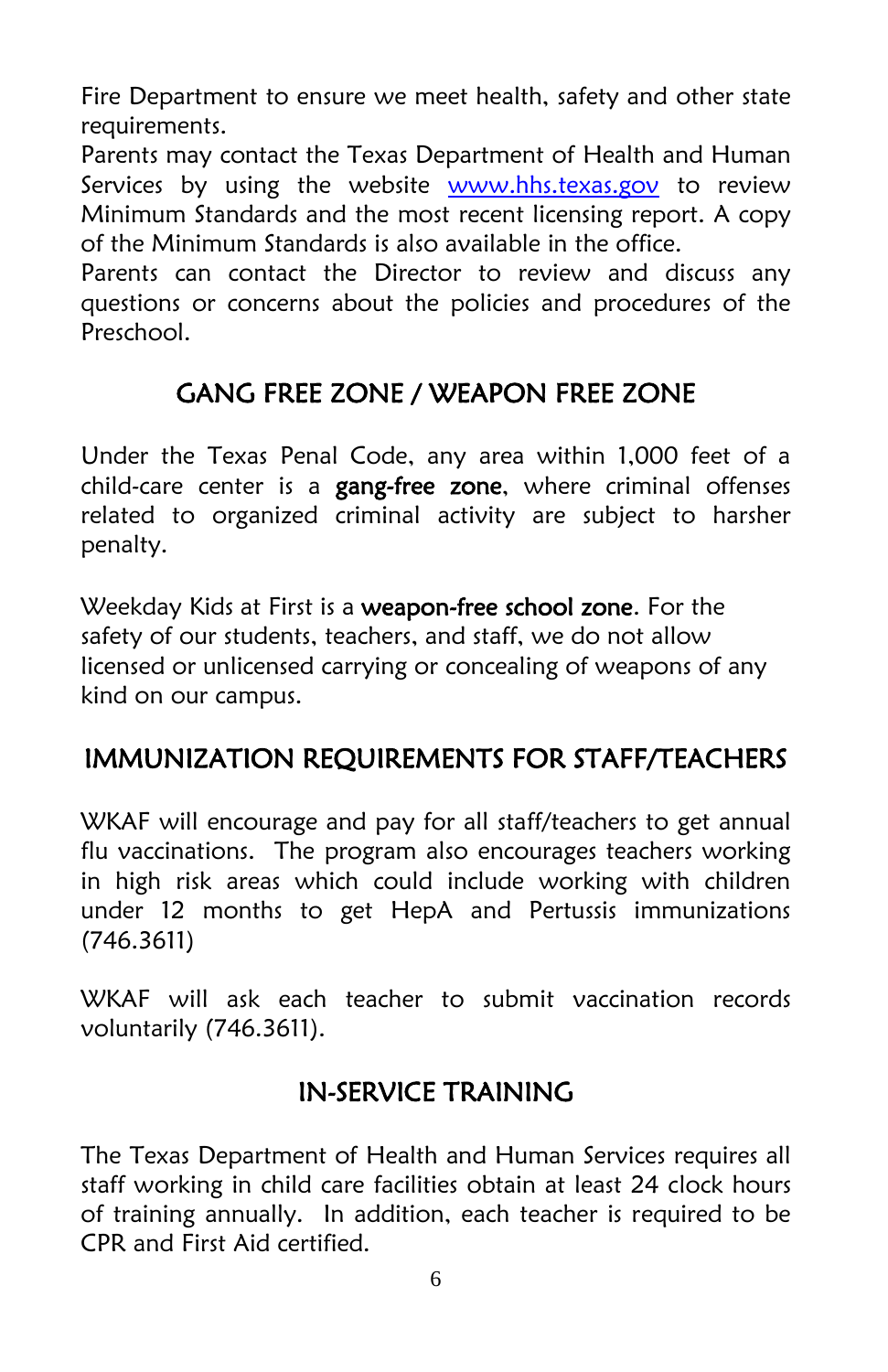## Notice of NON DISCRIMINATORY POLICY as to Students

Weekday Kids at First, Inc. admits students of any race, color, national and ethnic origin to all the rights, privileges, programs, and activities generally accorded or made available to students at the school. It does not discriminate on the basis of race, color, national and ethnic origin in administration of its educational policies, admissions, scholarship and loan programs and athletic and other school-administered programs.

## PARENTAL INVOLVEMENT and COMMUNICATION

The Preschool sends a monthly newsletter to each family which includes important information concerning the school schedule, activities, program changes, special events, or upcoming holidays will be included. In addition, flyers may be posted outside each classroom door announcing special events, holidays, field trips, or important announcements.

Demonstration of a hobby or special skill, or help with parties are just some of the ways your participation would be appreciated. This gives you an opportunity to see how we work and play together and gives the child a feeling of security and importance.

A flexible conference schedule is planned for parents and caregivers to accommodate the needs of working parents. Conferences may be arranged at any time when parents or caregivers have a special concern.

The Director and Assistant Director are always available in the office or by phone to review and discuss any questions or concerns about the policies and procedures of the school.

Parents will be notified via email if/when any policies have been added to our handbook.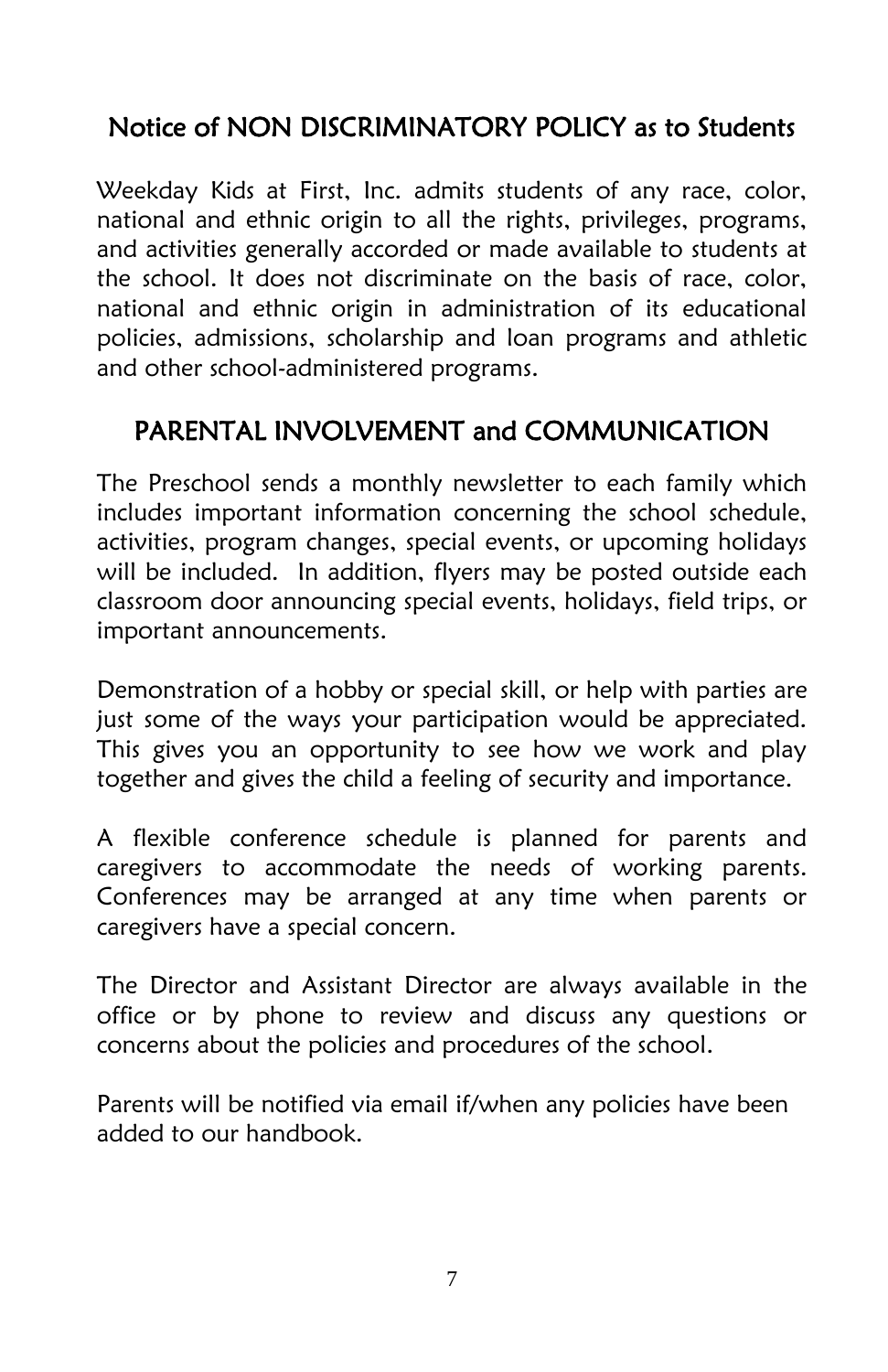## ENROLLMENT INFORMATION

## MONTHLY TUITION AND FEES

| Parent's Day Out (2 days)                                          | \$250.00 |
|--------------------------------------------------------------------|----------|
| $2 \frac{1}{2}$ , 3 & 4 year olds (2 days)                         | \$280.00 |
| 3 & 4 year olds (3 days)                                           | \$350.00 |
| $2 \frac{1}{2}$ year olds (4 days)                                 | \$450.00 |
| 3 & 4 year olds (5 days)                                           | \$510.00 |
| Kindergarten (5 days)                                              | \$550.00 |
| Enrollment Fee (nonrefundable – due at registration) $\int$ 200.00 |          |
| Late Pickup Fee                                                    | varies   |
| Late/Returned Payment Fee                                          | 25.00    |

WKAF uses Tuition Express for tuition payments. Forms are included with your Enrollment Packet. If you need to make a change to your payment information or update a card, please notify Cheryl Winnenberg at 972-996-0120.

- Tuition fees apply to each child enrolled.
- All holidays have been prorated into the monthly fees. Tuition is the same each month and will be billed on the first business day of the month.
- Returned payments will be charged a  $$25$  Returned Payment Fee.

## ENROLLMENT PROCESS

The Preschool encourages all parents and children to visit the school prior to enrollment.

When registration opens, parents will complete a Registration Form online. Once submitted, parents will receive a payment link to pay the Enrollment Fee. This fee is non-refundable and guarantees the child's place in a designated class. Registration is not complete until this fee is paid.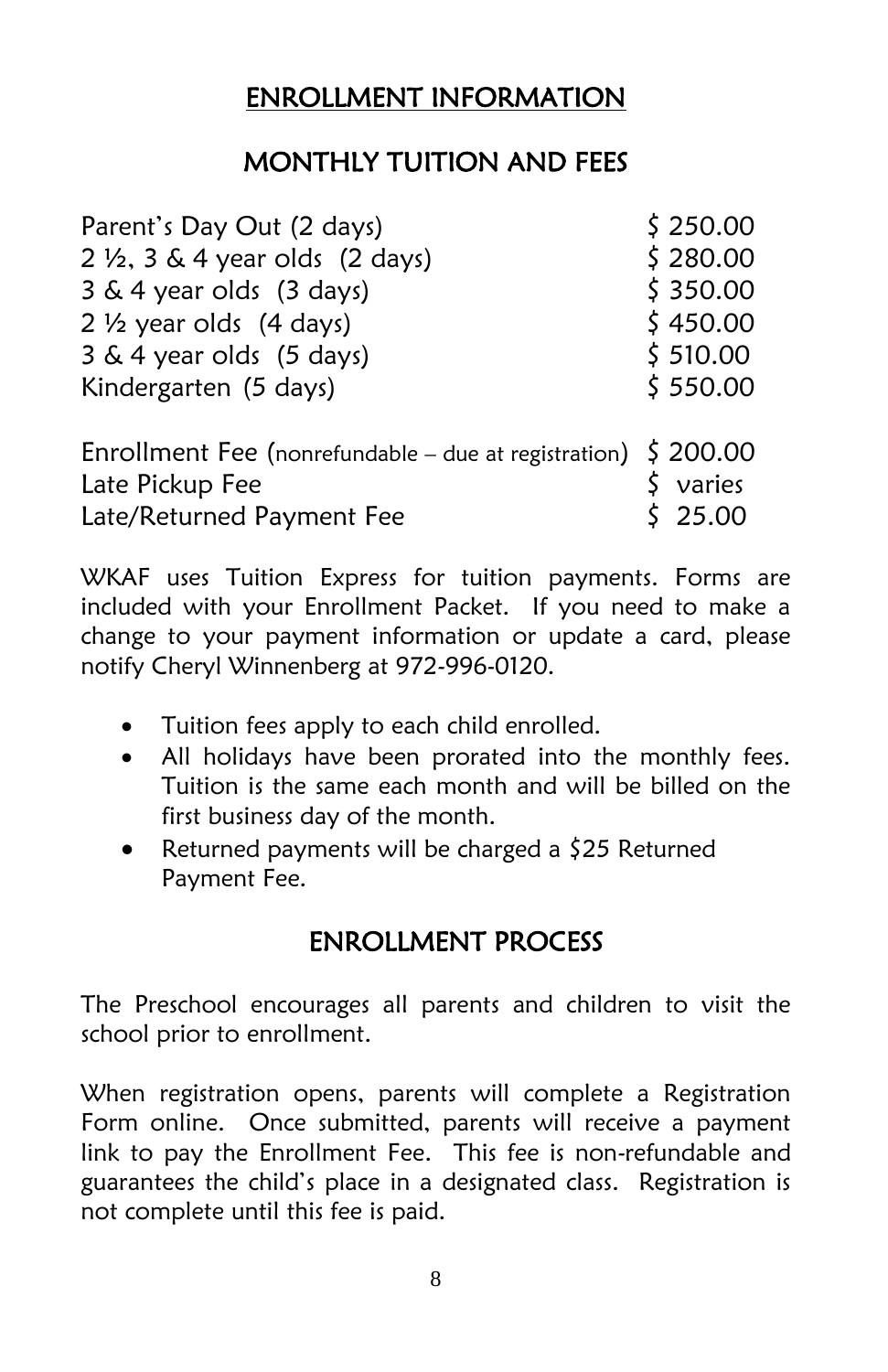Once the Enrollment Fee has been paid, parents will receive our Enrollment Packet. All forms must be completed before the child begins school. These include

- 1. Admission Information
- 2. Allergy / Dietary Restriction Form
- 3. Transportation Emergency Information
- 4. Physician's Statement of Health
- 5. Current Vaccination Records
- 6. Permission to Photograph
- 7. Tuition Express Enrollment Form

Children between 6 months and 5 years may be enrolled on a space-available basis. After touring the school, parents may place their child's name on a waiting list for possible enrollment. We will contact parents when an opening becomes available.

The vaccination record and a list of allergies must be updated annually or at any time a change occurs.

## STATE HEALTH REQUIREMENTS FOR CHILDREN

• Admission Information Sheet with Authorization for

Emergency Medical Attention signed by parent.

• A written statement from a licensed physician that the child has been examined within the past year and is physically able to take part in the school program.

• A current immunization record that includes the child's birth date, the number of doses and type, and the dates (month, day, and year) the child received each immunization must be on file in the office. Children must be immunized against diphtheria, tetanus, pertussis, polio, measles, mumps, rubella, Hib, Hepatitis A & B, PCV and varicella (chicken pox).

• Texas State Law requires a current vision and hearing screening for all four and five year olds. Your doctor may provide this screening but we must have a copy of the results for our files. We have arranged for the Rothschild Speech/Language Services to provide vision, hearing, and speech screening at the school in late September. There is a small fee for this screening service.

If you have NOT returned a completed screening record by September 15, your child will be screened at the school for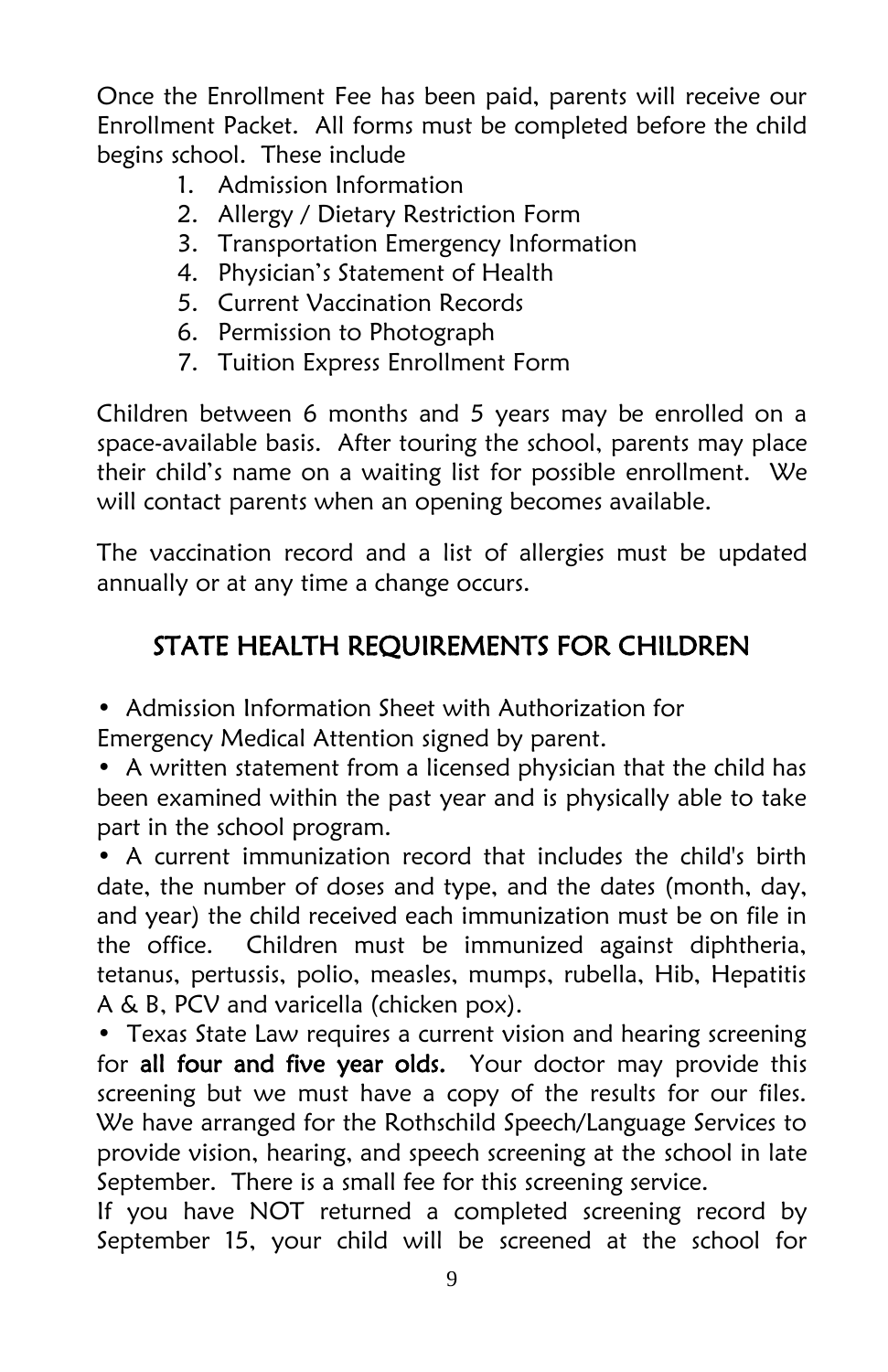hearing and vision. Screening for three year old children will be arranged at the parent's request.

• The school reserves the right to request a health certificate from a physician on any child enrolled in the school or making application for enrollment.

## CHANGE OF INFORMATION

Please notify the office of any change of information in your child's file. Any change of home addresses or phone numbers for both parents and especially emergency numbers need to be made immediately. Please assist us as we try to keep this information current.

## PERMISSION TO PHOTOGRAPH

The Permission to Photograph form must be on file in the office. This grants permission for staff and parents to photograph during class as well as during parties or other special functions.

Additionally, there is a separate permission form for your child's image to be used on our private Weekday Kids at First Family Facebook group. Only current families will be approved to join this Facebook group. We have used the group page for announcements and for sharing photos of special events like our Halloween Costume Parade and our Christmas program.

## EMERGENCY CONTACTS / RELEASE AUTHORIZATION

We must have the names and phone numbers of at least two (2) persons other than the parents who can pick up your child in case of an emergency. Every effort will be made to reach parents first. Please keep these contacts current.

## EMERGENCY MEDICAL AUTHORIZATION

An Emergency Medical Authorization Statement must be on file in the school office. This must have the doctor's name, address, and telephone number. The statement is part of the Admission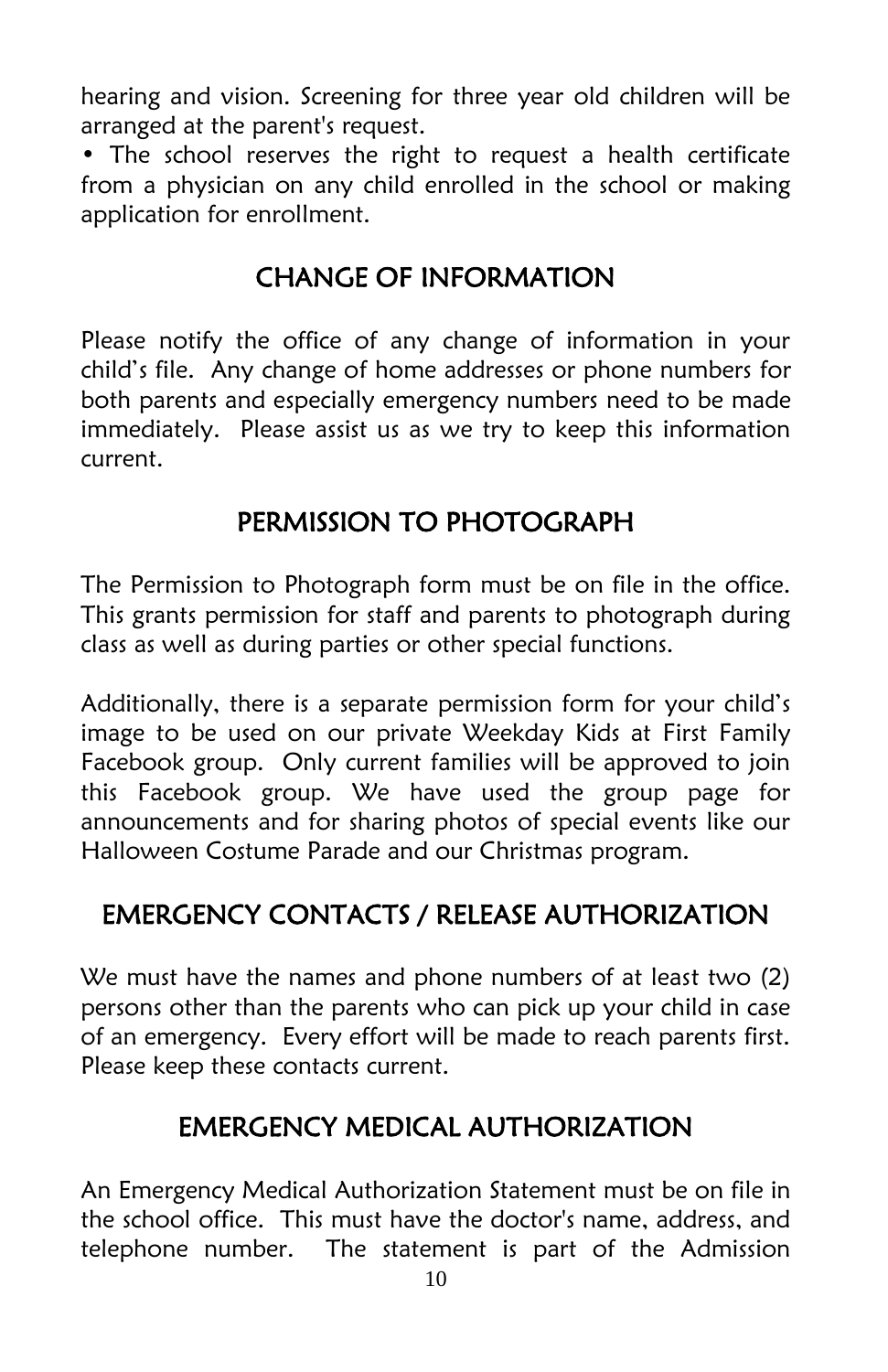Information form.

## CUSTODY INFORMATION

In the case of parental separation or divorce, the Center must have a certified copy of the most recent court order regarding child custody which spells out who can pick up the child at which times. The preschool is legally bound to respect the wishes of the parent with legal custody. Without a document, both parents have equal rights to custody. We keep this information confidential and solely for the safety and well-being of your child. If a new custody order or a restraining order is issued against either parent, we must have this information on file. It is our policy to remain neutral in these matters and the center may not serve as a visitation site.

## CHILDREN WITH SPECIAL NEEDS

It is our policy to accept children in compliance with the Americans Disabilities Act (ADA), its implementing regulations and any other applicable local, state or federal laws pertaining to the provision of services to those with disabilities. We review each child's situation on a case-by-case basis. Please discuss your child's needs with the Program Director.

## WITHDRAWAL OF PUPILS

Please call the preschool office at 972-996-0120 and notify the Director if you are withdrawing your child. We require at least one month's notice.

Tuition for the current month is due in full. No additional tuition fees will be charged after the current month.

## ENROLLMENT DISCONTINUATION

Weekday Kids at First preschool reserves the right to discontinue the enrollment of any child due to

• Non-payment of tuition or registration fees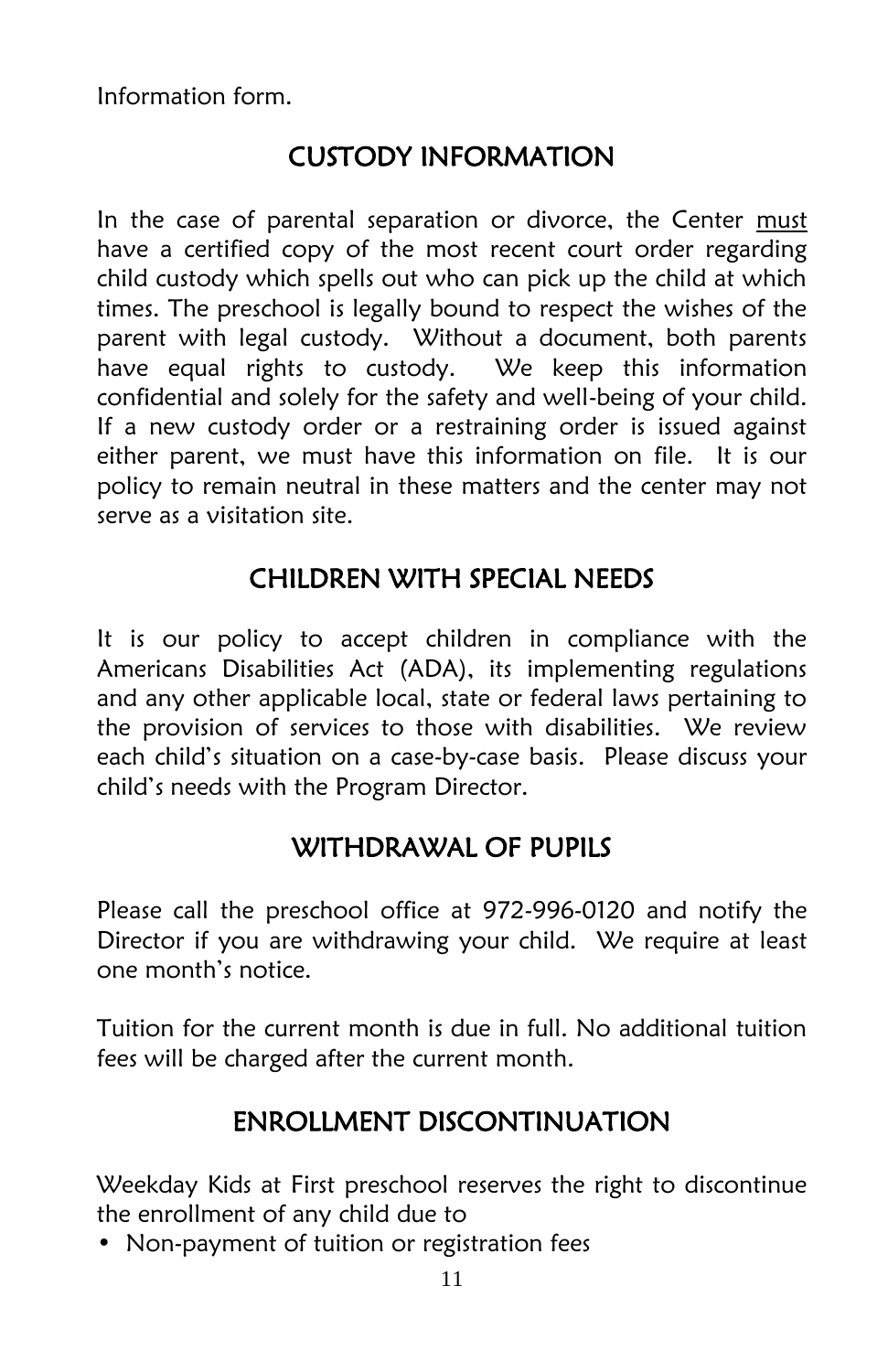• Failure to provide center with all required enrollment information (health statement, immunization records, personal and emergency numbers, etc.)

• Child's continued inappropriate behavior

## MORNING ARRIVAL AND AFTERNOON DISMISSAL

| Morning Drop Off  | $9:00 - 9:15$ a.m. |
|-------------------|--------------------|
| Afternoon Pick Up | $1:55 - 2:10$ p.m. |

Parents are not allowed in the classroom during arrival or dismissal. If you need to speak with your child's teacher, please email to arrange a conference time.

It is important for the children to be on time to class as they often find it difficult to enter a classroom where activities have already begun. Classrooms will have between 6 and 20 students and one or two teachers depending on the room size.

When entering and exiting the parking lot, please be mindful of other parents and children crossing the driveway.

# **PLEASE DRIVE SLOWLY! FOLLOW ALL SIGNS!**

## LATE PICK-UP CHARGES

Afternoon Pickup begins at 1:55 p.m.. Parents should be in line no later than 2:10 p.m.. Those arriving after 2:10 p.m. will be charged a \$10 late fee plus \$1 per minute will be added for each minute until the parent arrives.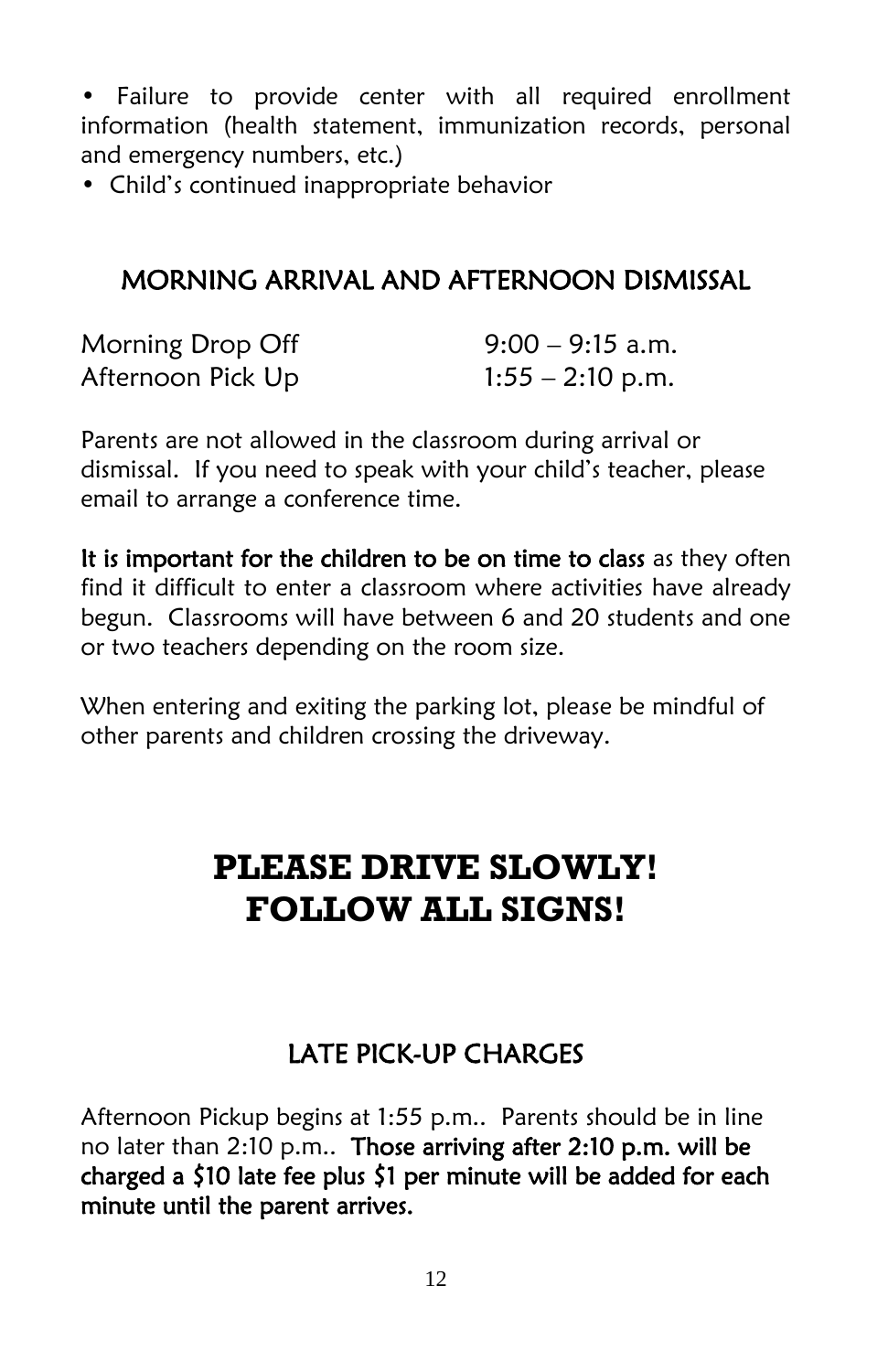## SEVERE WEATHER

In the event of severe weather, we will follow Richardson Independent School District closings.

#### IF RISD IS CLOSED, WE ARE CLOSED.

Inclement weather days WILL NOT be made up and tuition fees will not be refunded.

To find out if RISD is closed, please monitor local media outlets for SCHOOL CLOSINGS. You may also visit the RISD homepage at [www.risd.org](http://www.risd.org/) or visit their official social media sites at facebook.com/richardsonisd or twitter.com/richardsonisd

#### FIRE DRILLS/EMERGENCY EVACUATION

In the case of fire, severe weather or emergency evacuation, we are as prepared as possible. We have regular fire drills and practices so your child can react in a safe and orderly manner. If an actual emergency occurs requiring evacuation from our center, children and staff will be transported to our designated shelter area at Spring Valley United Methodist Church, 7700 Spring Valley Road, Dallas unless otherwise directed by the City of Richardson Emergency Management officials. Our destination will be posted on the doors of First United Methodist Church Richardson and will be announced on the local television/radio stations.

## SIGNED NOTES AND TELEPHONE CALLS

Either a note should be sent or a call made for the following reasons:

- Child is absent.
- Child is to go home with someone other than person authorized by the release form.
- Child is to go home in a carpool other than their own.

#### Number to call: 972-996-0120 or 972-996-0128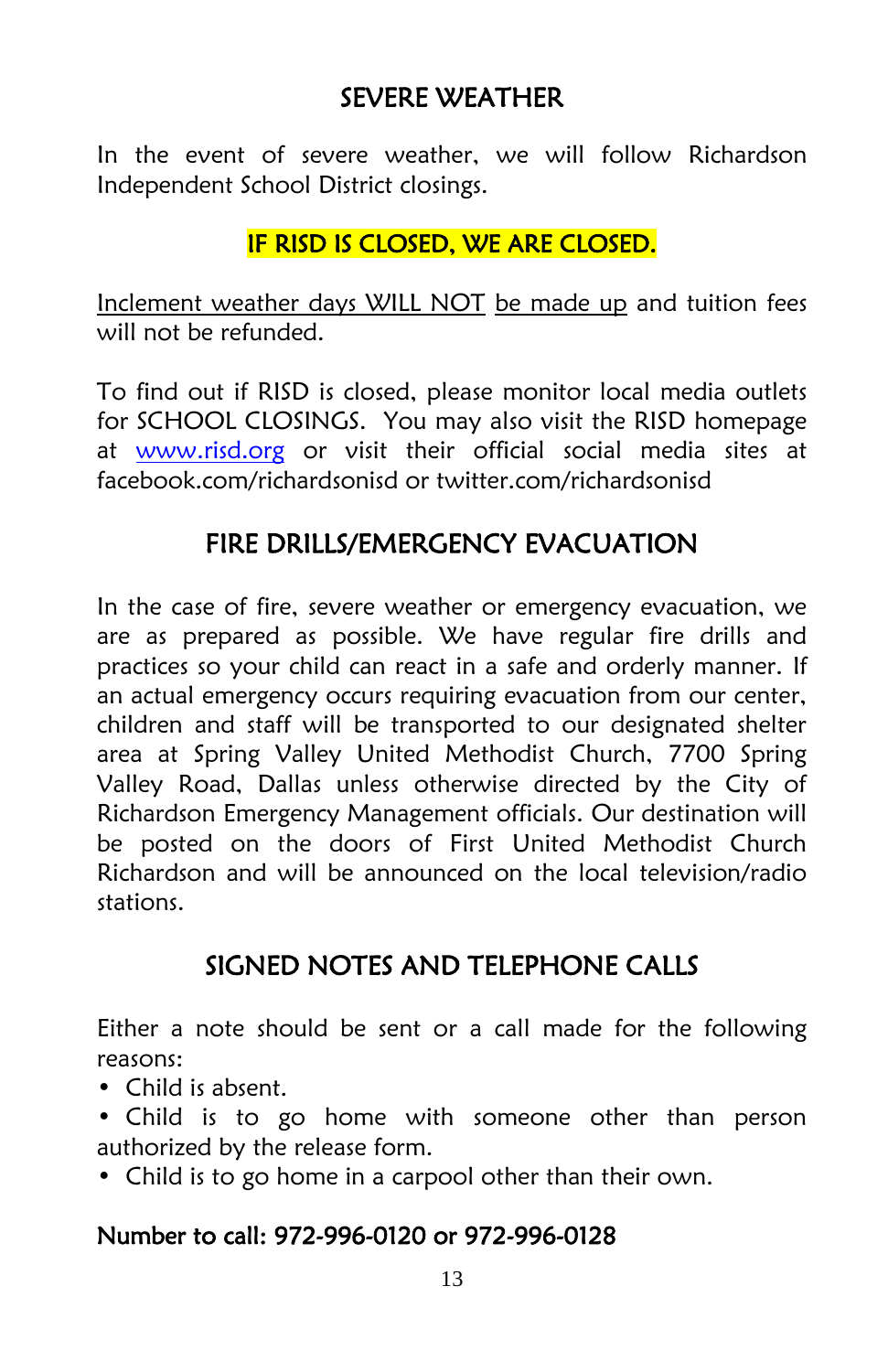#### INJURIES

Minor injuries will be taken care of at the school and you will be notified by the caregiver. Serious injuries require immediate notification of parents. If parents cannot be contacted, the Director or the Assistant Director will call 911 emergency for transport to the nearest medical facility and all attempts will be made to contact you at the numbers provided. Please keep your contact information up-to-date.

#### ILLNESS

For the health and safety of all concerned, all teachers will employ standard universal health procedures (chlorine solution (10-1) and rubber gloves) whenever dealing with body fluid spills of any kind.

If your child becomes ill while at school, we will call you immediately and isolate him/her until you can pick him/her up. Please consider the health of all of the children and teachers and do not bring your child to school if he/she has had any of the following symptoms in the 24 hours preceding the start of the school day.

- $fever above 100 degrees$
- rash any rash other than diaper rash or one diagnosed by a doctor as non-contagious
- $cough$  any cough due to a contagious condition
- discharge from eyes or nose due to an unknown cause or a contagious condition
- swelling  $-$  in any part of the body
- vomiting any repeated vomiting
- diarrhea of any origin 2 or more loose/watery stools in one hour
- green or yellow runny noses

Please list any allergies or allergic reactions exhibited by your child. Children should be free of any of the above symptoms for 48 hours without medication before returning to the preschool.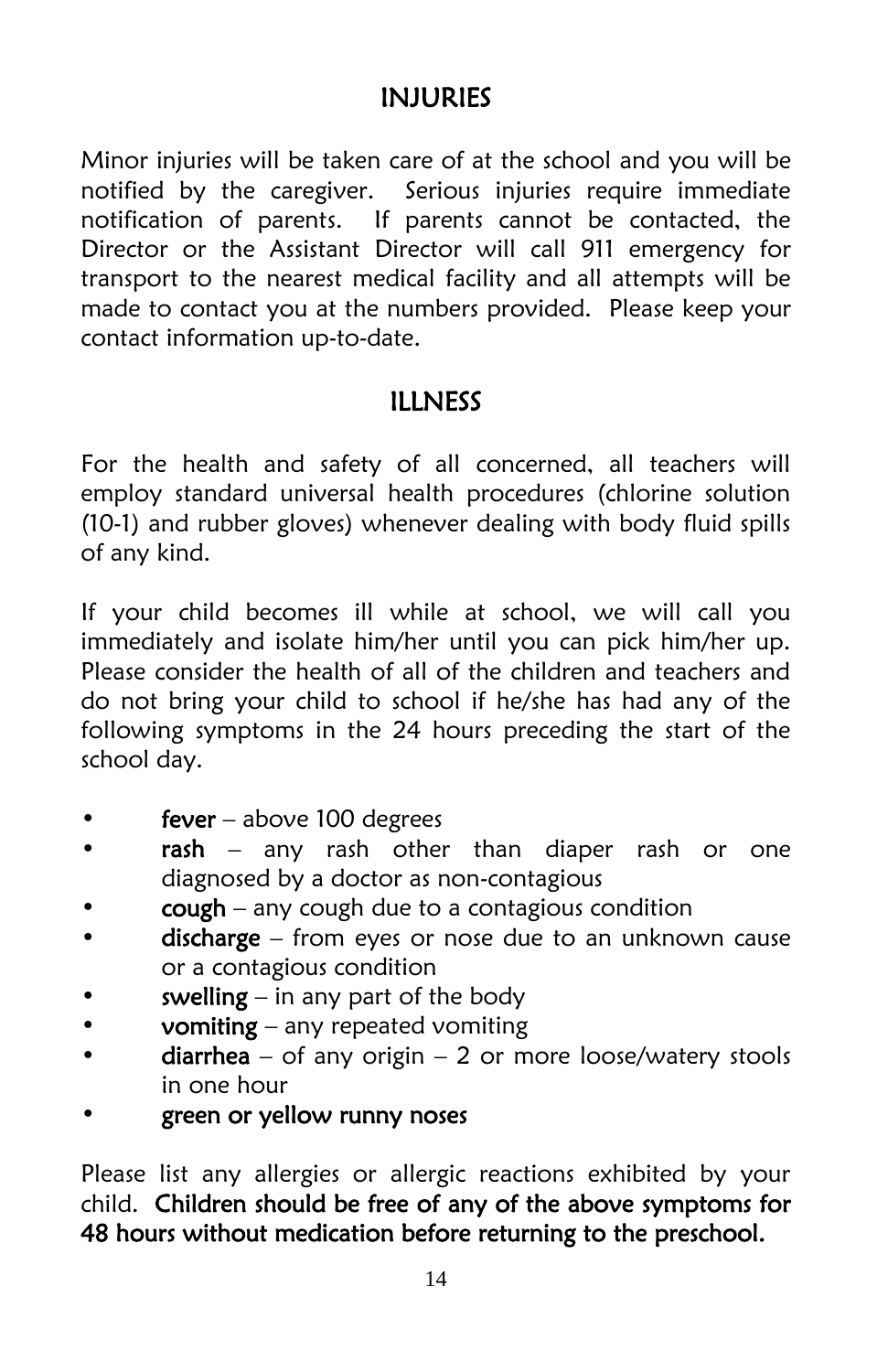## CONTAGIOUS DISEASES

- Parents should notify the Director as soon as it has been confirmed their child has a contagious disease.
- Parents will be notified when a contagious disease occurs in the classroom.
- The school reserves the right to ask for a health certificate from a doctor if the child should return sooner than the Director thinks advisable.

## MEDICATIONS

Prescription medications will be given per physicians instructions and as given by written permission by the parent. Nonprescription medications must have the designated amount prescribed for your child's specific age. If your child's age is not listed, for example "under 2 years consult physician," then you must have a note from the physician to verify the dosage before medication can be administered.

Procedure:

- Sign the medication list in your child's classroom. The Center will not administer or be responsible for any medication signed in "as needed." The time to administer medication must be a specified time.
- Place medication in the refrigerator or cabinet in the office.
- Medications must not be placed in the child's backpack or diaper bag.
- All medication for breathing machines must be premixed by parents and stored in the container.
- Do not put medication in infant/toddler bottles or sippy cups.

All medication must be in its original container, clearly and permanently marked with: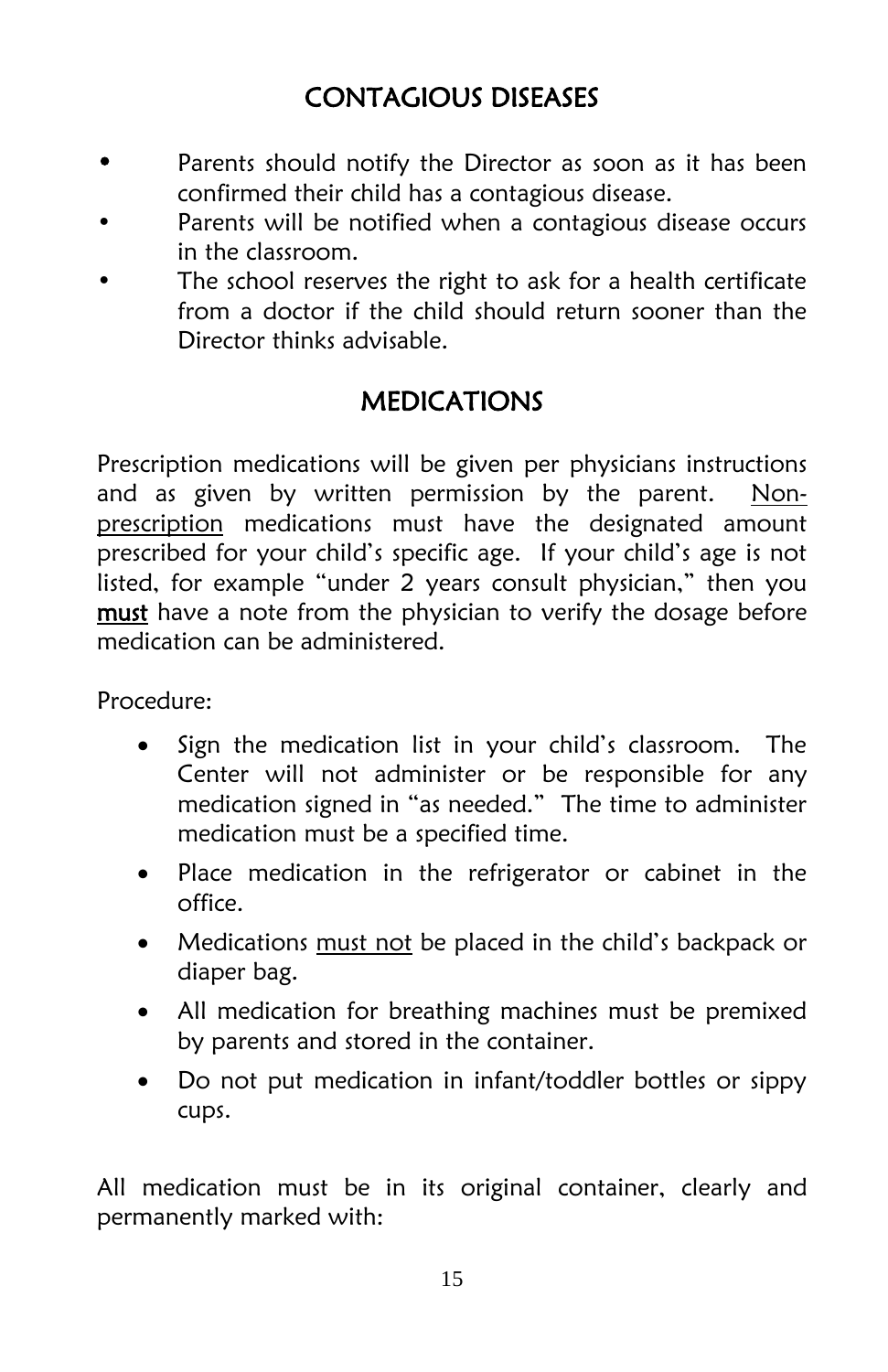- $\Rightarrow$  child's full name
- $\Rightarrow$  doctor's name
- $\Rightarrow$  medication's name
- $\Rightarrow$  prescription number
- $\Rightarrow$  dosage

Topical medicines will be applied by caregiver. Only the Director or Assistant Director will give medication. Permanent records of medications are kept in the Director's file.

## FOOD ALLERGIES POLICY

We are aware that some children attending our weekday programs are highly allergic to some food items, especially those that can be life threatening.

Weekday Kids at First, Inc., which is part of the ministry of the First United Methodist Church of Richardson, Texas, is doing all it can to prevent an incident or any contamination. The classrooms are multi-use and have many groups and substances in them at various times. They are kept clean on a daily basis.

The teachers in the weekday programs are kept aware of any food allergies of their students and strive to keep each child safe on the days they attend school.

An Allergy/Dietary Restriction form must be on file in the school office. The plan must be filled out completely with all confirmed allergies, reactions, and steps to take should a child come in contact with the allergen. This form must be signed by a physician and the parent.

## DISCIPLINE / SUSPENSION

The Discipline Policy of the school is one of guidance and redirection. During the preschool years, children are learning to develop their own inner controls and it is the responsibility of the teachers to guide them in this process. Limits are set and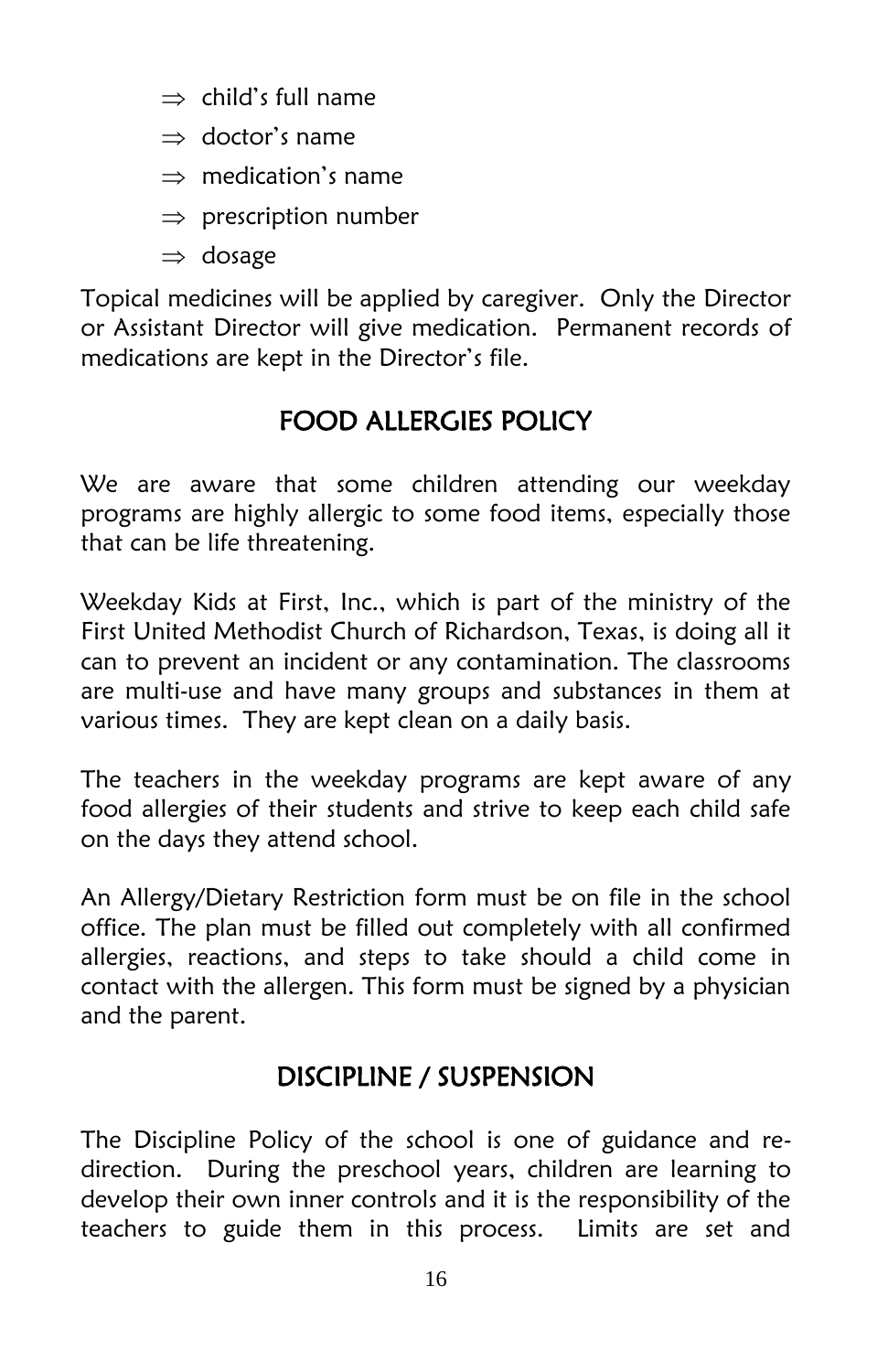explained to the children. When children overstep these limits, they are redirected to another activity or as a last resort, separated from the group in time-out. If a problem arises which re-direction or guidance cannot solve, the parents are contacted so all can work together for a common solution. It is **NOT** the policy of the school to spank or physically or emotionally discipline any child. We believe loving, firm, and consistent discipline is most effective and appropriate in guiding your children.

Communication between home and school is a major part of our discipline policy. However, if inappropriate behavior continues and our efforts have been ineffective, we will pursue the following steps:

I. If one or more of the following behaviors occurs, the child will be informed that the behavior is extremely unacceptable and will be taken to one of the directors' offices.

The behaviors are:

- A. Verbal or physical abuse
- B. Endangering others (such as throwing objects)
- C. Persistent and excessively disruptive behavior

In the event a child is taken to one of the Directors' offices, he or she will sit quietly for 5-10 minutes, depending on the child's age. If the child does not cooperate, the parents will be notified explaining the child's behavior and how the child responded.

II. If the child's visits to a Director's office becomes frequent, a conference will be set up between the parents, the teachers and the director. During the conference, a plan of action to improve the behavior will be discussed. A time limit will be set for improvements.

III. If the behavior continues, the Director has the option of dismissing the child from Weekday Kids at First.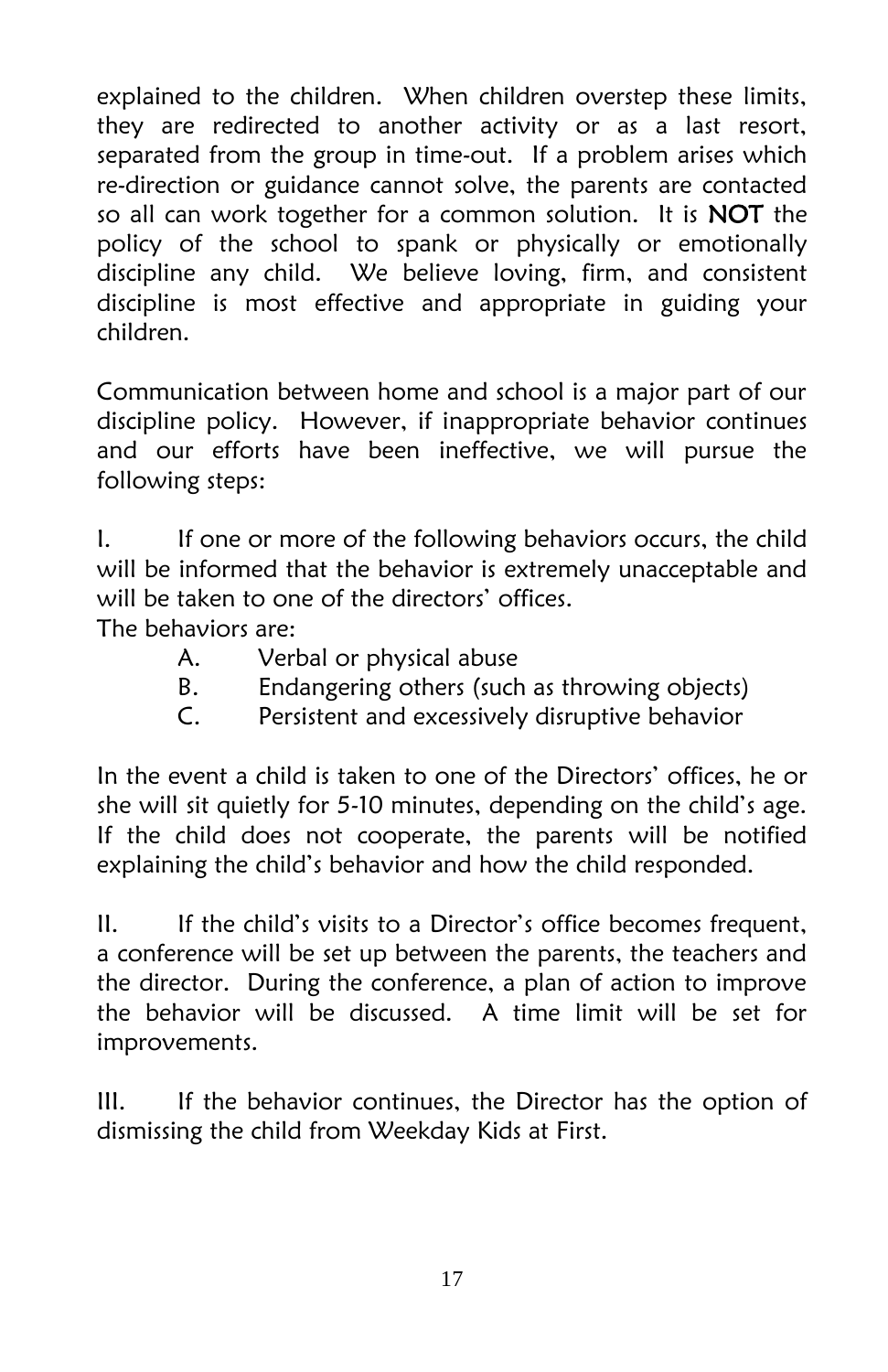## **CONFERENCES**

Parent-teacher conferences will be scheduled in the fall for the Kindergarten and 4's classes and in the spring for the 3 and 4 year old classes. Individual teachers may schedule additional conferences or parents may request one.

Parents are encouraged to make an appointment for a conference with the teachers whenever needed.

It is best to not informally discuss a problem in front of your child, especially at drop off or pick up. We ask that conferences remain between parents and teachers and should not include children.

Should a child require more specialized individual attention than our school can provide, we will suggest other resources which are available to meet the child's needs. We have access to educational consultants.

## SHARING TIME

Sharing, be it an item pertaining to the unit of study or an experience, is a very important part of preschool. Like all we plan, we want this to be a positive experience that will help the child become a confident individual. The teachers will determine what form sharing will take in each classroom (once a week, once a month, a toy day, a book day, a pet day, etc.). No weapons of any sort such as toy guns, knives or swords are allowed.

#### BIRTHDAYS

Birthdays are very special events for young children and they love to share them with their friends. We celebrate each child's birthday. The Birthday Child is welcome to bring a special snack. This snack may be the child's favorite food ...a large birthday cookie to share, special cookies, whatever will be meaningful to your child. (We have found that cupcakes are very messy and often children do not eat them.) Please check with your child's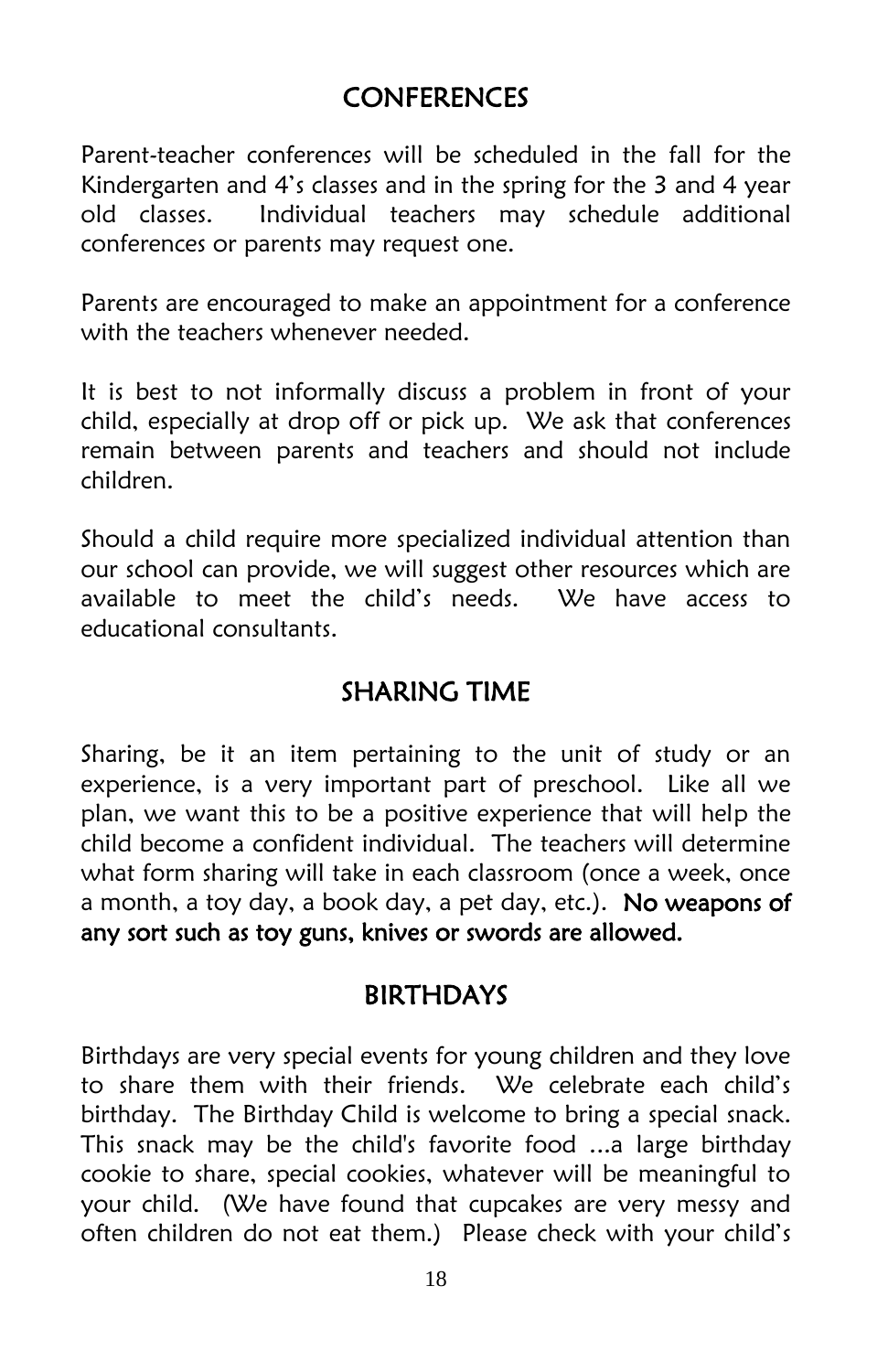teacher for any food allergies. You may bring birthday napkins or cups, but NO FAVORS, BALLOONS, OR GIFTS.

For Birthday Parties away from the school -if you are planning a party for your child that will include SOME, BUT NOT ALL of the children from the classroom, DO NOT DELIVER THE INVITATIONS AT SCHOOL. It is very painful for the child that has not been invited.

#### CLASS PARTIES

Parents are invited to help with class parties held at Holiday times during the school year. Teachers will coordinate party sign-up. Parents will provide party snacks, coordinate games, and art activities.

## SNACKS / MEALS

Parents are responsible for sending a snack and a lunch, including drinks, with their child each day.

#### Please, no candy, gummy fruit snacks, fruit rollups, or sodas.

#### MEDIA

The use of passive media, such as television and videotapes is limited to developmentally appropriate programming that has been previewed by adults prior to use. Another activity is always available for the children; no child is required to view the program. Videos may only be used occasionally for no more than 15 minutes for two year olds –or- up to 2 hours for three year olds and older. Parents will be notified in advance of showing videos in class. Parents can choose that their child not watch the movie that is being shown to the class.

## TOTE BAGS / BACKPACKS

Each child needs a tote bag or backpack to bring to school each day. A bag that is open at the top (no fasteners) works best.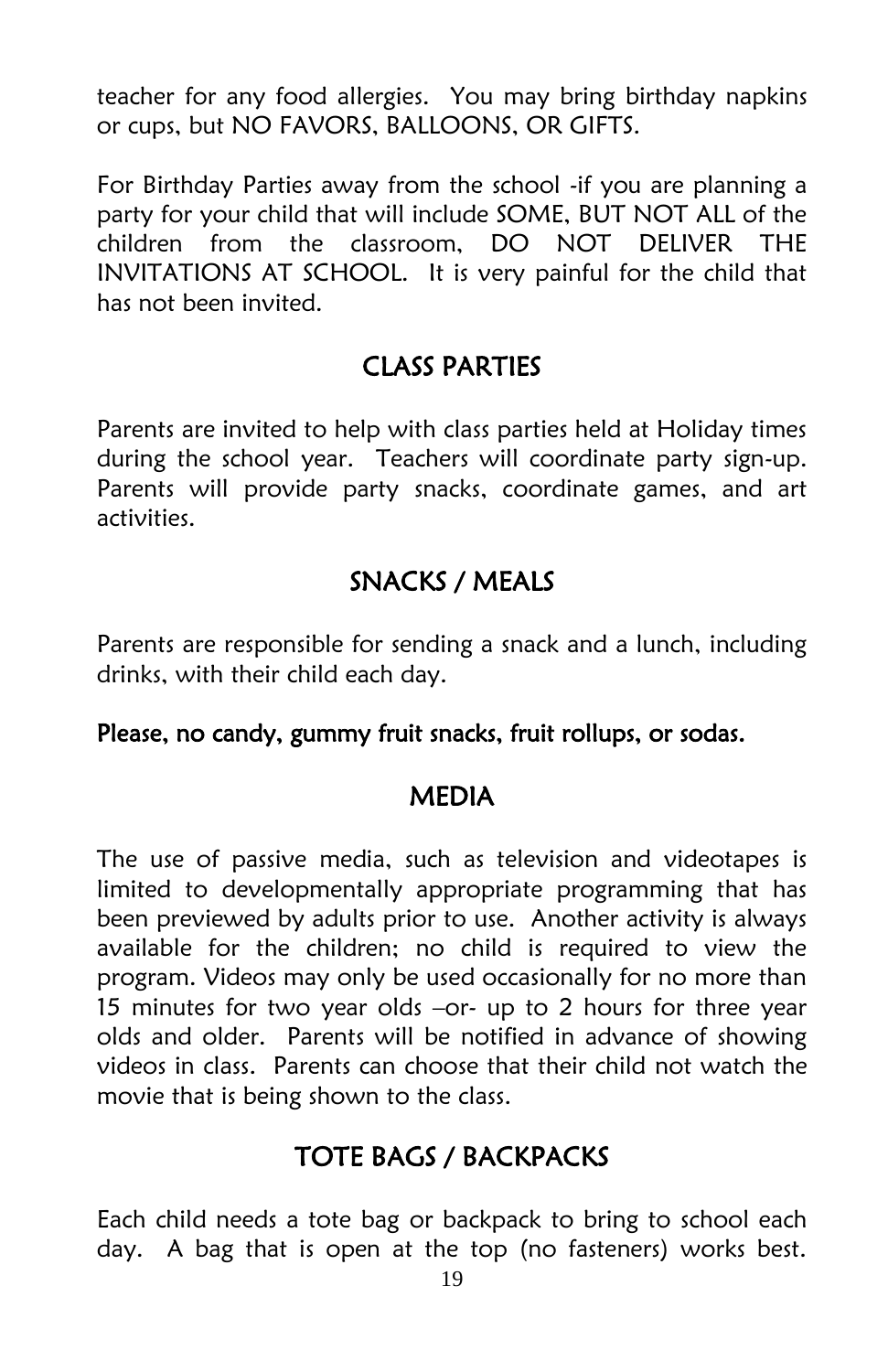Your child's name should be on the bag.

## CLOTHING

Please bring your child to the center fully dressed in play clothes for the daily activities. The clothing needs to be comfortable, sturdy, and washable to withstand vigorous play and art projects. Please do not allow your child to wear flip-flops, floppy shoes, or cowboy boots. These are not suitable for the activities we encourage and can be dangerous for your child. Sneakers are safer for running and climbing. A sweater or jacket should be provided for changeable weather. Please label ALL OUTER CLOTHING! Please routinely check your child's supply of diapers, as the Center provides them only on an emergency basis.

#### LOST AND FOUND

Should your child lose or misplace an item of clothing, water bottle, or other item, please check with Cheryl in the Children's Office. We accumulate quite a collection over the semester and donate unclaimed, usable items in December and June. Please label your child's belongings.

## OUTDOOR PLAY

Outside play is an important part of a child's day. It is time for children to build motor skills, have opportunities for social interactions, enhance self-esteem, and build cognitive and language skills.

Children need fresh air every day. With the exception of "extreme temperatures" and rain, outside time is an integral part of the daily schedule. Children well enough to attend the program are well enough to participate in all program activities, including outside play time. Fresh air helps keep children healthy. Children become unhealthy when they spend too much time enclosed indoors in dry air caused by heating or air conditioning systems.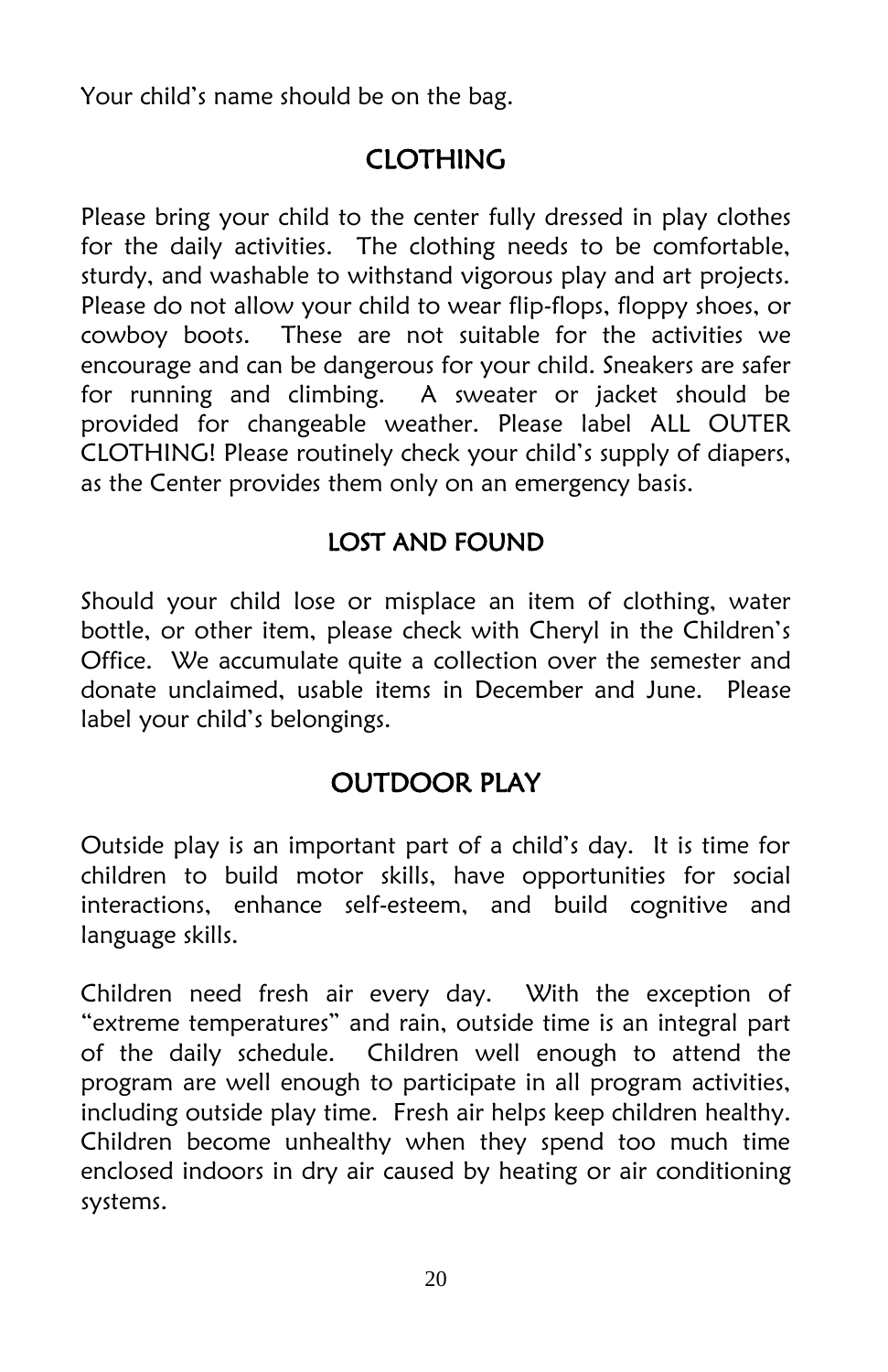Parents are responsible for providing appropriate outdoor clothing for their children. Staff monitor children and give reminders to keep hats and gloves on outside in cold weather or drink water and play in shaded areas in hot weather.

## SUNSCREEN / BUG SPRAY

Parents are responsible for applying both sunscreen and bug spray prior to arrival at school.

## WATER ACTIVITIES

Water activities for children include wading pools, sprinklers, spray bottles, or outside water tables. Additional adult supervision is always present during any type of water activity.

## TOILET TRAINING and ACCIDENTS

A child enrolled in a 3 year old class or older will be expected to independently take care of their restroom needs when school begins. We understand that children do have an occasional accident. Please supply a full change of clothes each day for your child, including socks and shoes. Soiled clothes will be placed in a plastic bag and sent home for parents to wash. If a child has frequent accidents, the child may be removed from the program until consistent potty success is reached.

#### BREASTFEEDING

Mothers have the right to breastfeed or provide breast milk for their child while in care. The school has a nursing room located next to the infant classroom. This enables a mother to breastfeed her child in a comfortable private environment.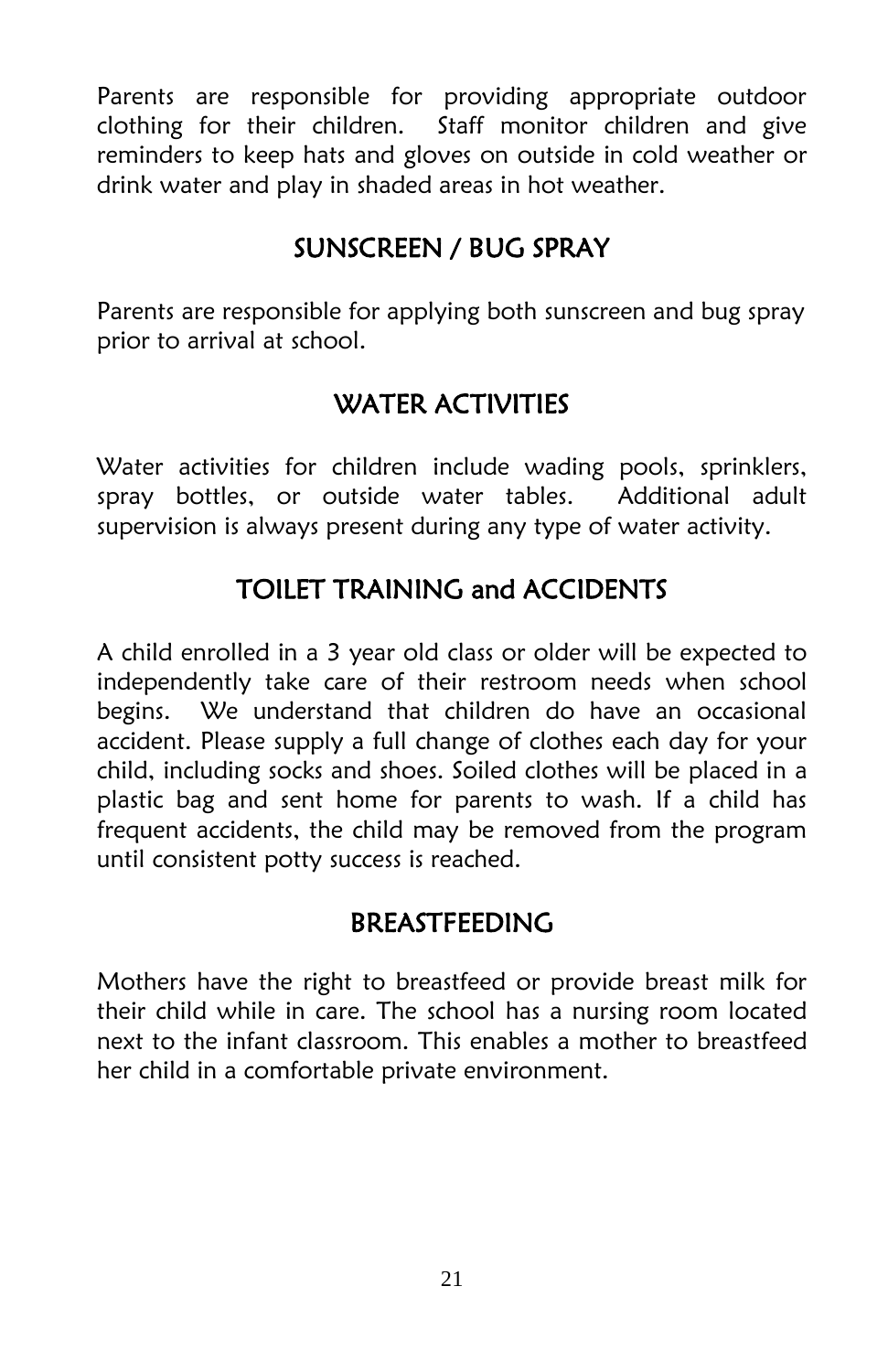## CHILD ABUSE AND NEGLECT

In an effort to protect the well-being and safety of children, the State of Texas requires anyone who suspects child abuse and/or neglect to report it to the proper authorities. The Preschool Staff is required to have annual training to identify the signs and symptoms of abuse and neglect annually. All suspect indicators will be documented and reported. Parents will receive a pamphlet from DFPS outlining the warning signs that a child may be a victim of abuse or neglect. The Preschool is required by law to cooperate with any investigation of child abuse or neglect. The phone number to call to make a report is 1-800-252-5400.

#### SAFE SLEEP

Sudden Infant Death Syndrome (SIDS) is the sudden and unexplained death of an infant under one year of age. One of the most important ways to help reduce the risk of SIDS is to put infants on his/her back to sleep. All infants not yet able to turn over on their own will be placed on their back to sleep, unless the child's parent presents written documentation from a health care professional stating that a different sleeping position is allowed or will not harm the infant. When awake, your baby will be placed on his/her stomach for short periods of time to play and explore.

We strive to maintain a safe and healthy environment for the infants. Our aim is to protect the babies from accidents or exposure to contagious diseases.

We ask parents with other children to refrain from bringing older siblings into the crib room.

Cribs must be free of soft toys and blankets including toys that attach to pacifiers. Children may use an arm free sleep sack.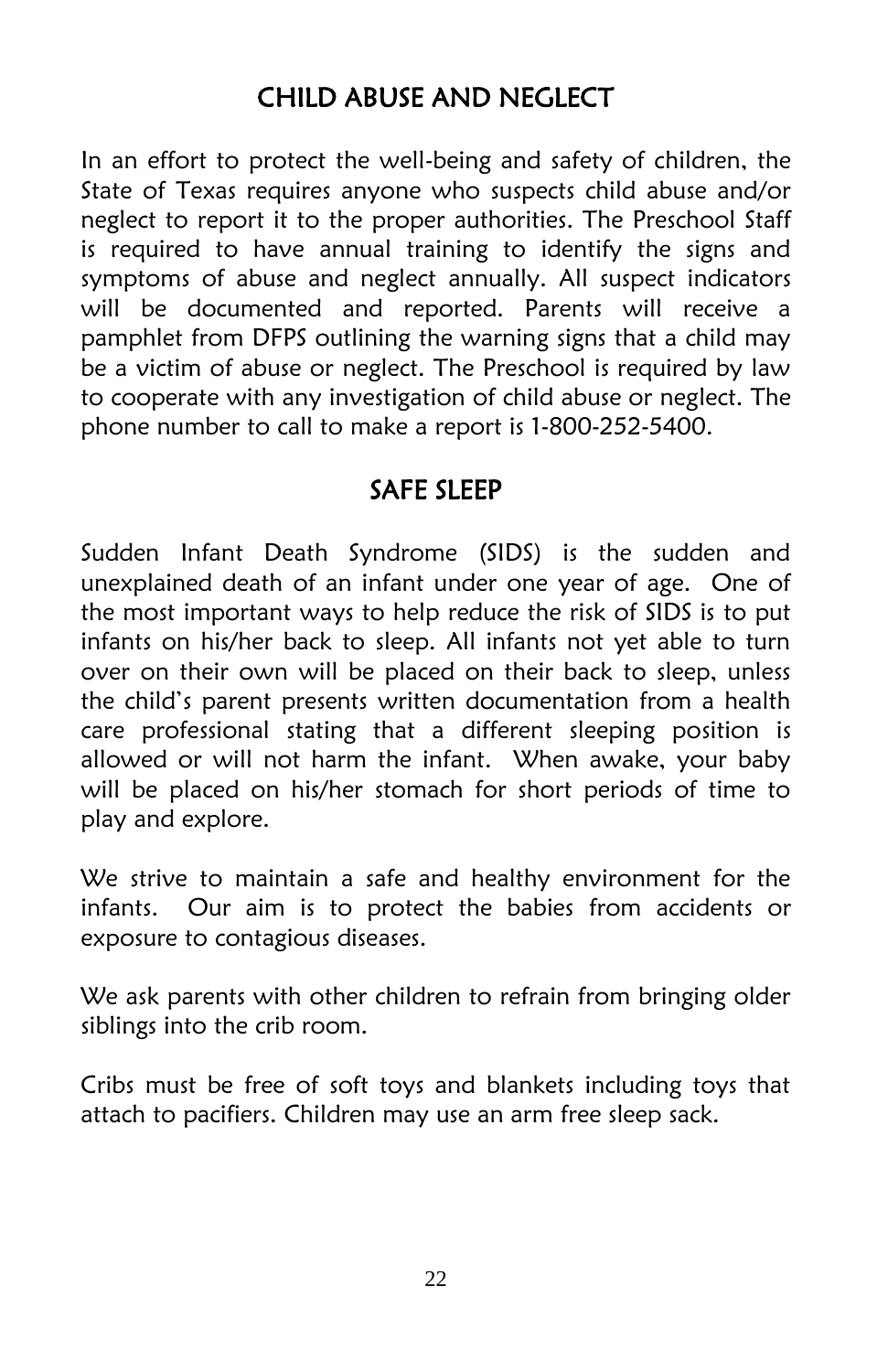# Resources for Parents

## **Child Abuse & Neglect**

Parents should be aware that licensed daycare centers staff and administration is required, under penalty of law, to report all suspected cases of child abuse and/or neglect. All caregivers and staff undergo annual training on how to detect child abuse, report child abuse and protect children from child abuse. Such cases will be referred to the Texas Department of Family and Protective Services and/or to the authorities immediately. Abuse and neglect affect people of every age, race, and family income level. The majority of parents who abuse their children love their children, but many factors can lead them to do things they regret.

- **Trouble managing stress.** Problems with work, money, or relationships put a strain on family life. If a parent or caretaker has trouble managing stress, it can lead to abuse.
- **A lack of parenting skills.** Some parents might not understand how to care for a child's basic needs or they might have unrealistic ideas about a child's abilities and behavior. They might punish behavior that is natural for a child.
- **A history of abuse.** Many child abusers were abused or witnessed abuse as children.
- **A problem with alcohol or other drugs.** Alcohol and other drugs impair a person's ability to act as a responsible, caring parent. They can also make it harder to control emotions especially anger.

These factors can be overcome, and abuse and neglect can be prevented. Don't lash out when you are angry with a child—instead:

- Take a deep breath.
- Call someone or ask a friend to watch your kids while you calm down.
- Call [one of the hotlines](http://www.helpandhope.org/hotlines.html) listed below to find someone to talk to.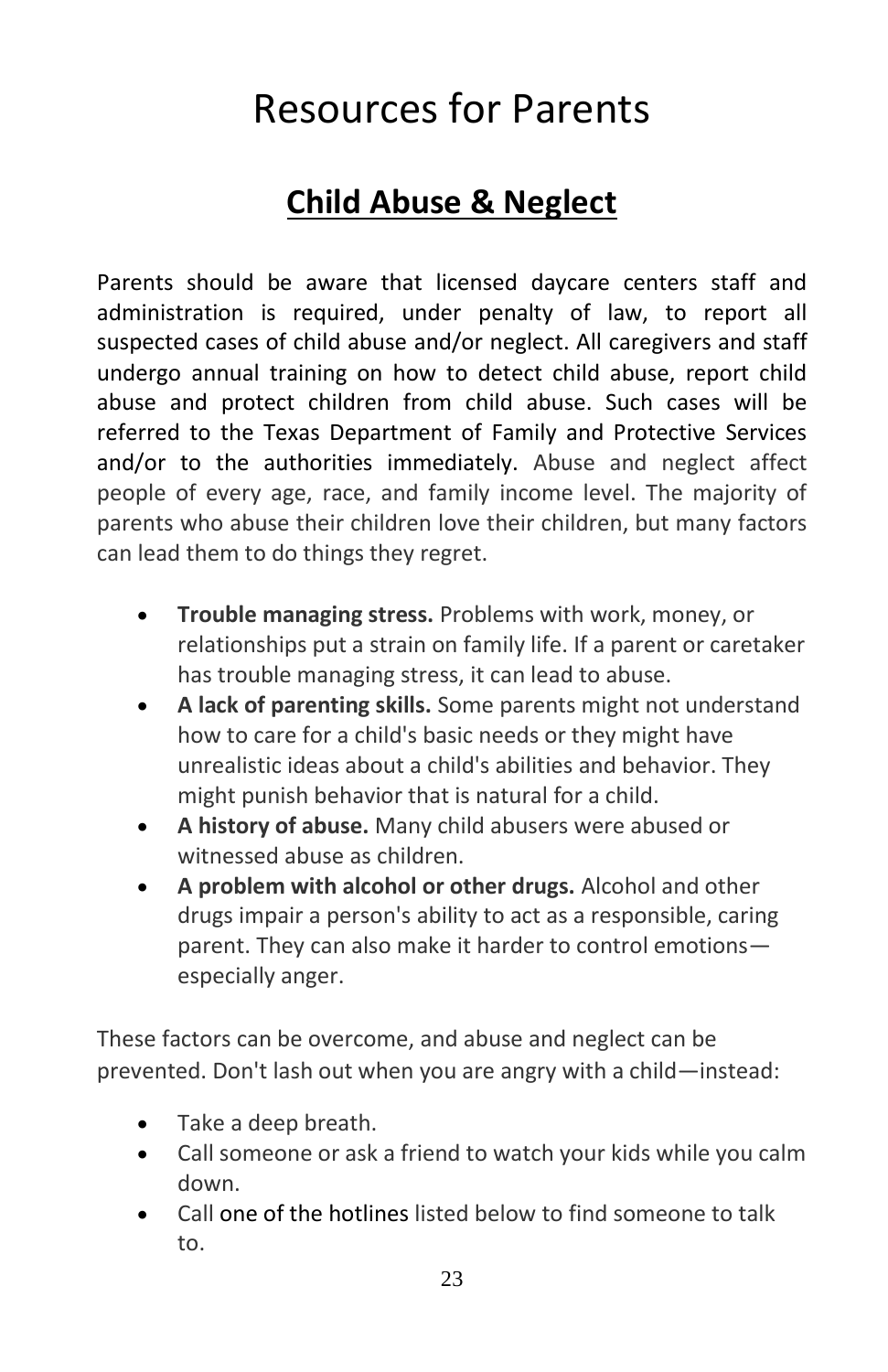- Find a [parenting class in the community](http://www.helpandhope.org/find-help.html) to learn about ways to handle the stresses of dealing with kids.
- Use this website [\(www.dfps.state.tx.us.com\)](http://www.dfps.state.tx.us.com/) to find programs [in your area](http://www.helpandhope.org/programs-search.asp) to help you resolve any underlying issues, such as alcohol or drug abuse.

# **Emergencies**

**Dial 911**

# **Hotlines**

 *[Texas Abuse and Neglect Hotline](http://txabusehotline.org/)* Report suspected abuse and neglect. 1-800-252-5400 [TxAbuseHotline.org](http://txabusehotline.org/)

#### *[Texas Runaway Hotline](http://www.texasrunaway.org/)*

Counseling, services, and referrals for runaway youth and their families.

1-888-580-HELP (1-888-580-4357)

[www.TexasRunaway.org](http://www.texasrunaway.org/)

#### *[Texas Youth Hotline](http://www.texasyouth.org/)*

Services and counseling for youths and family members in times of stress.

1-800-210-2278

[www.TexasYouth.org](http://www.texasyouth.org/)

#### *[Texas Poison Control Center Network](http://www.poisoncontrol.org/)*

Don't wait for the victim to look or feel sick—call poison control. Always call 911 if a victim is collapsed or not breathing. 1-800-222-1222 [www.poisoncontrol.org](http://www.poisoncontrol.org/)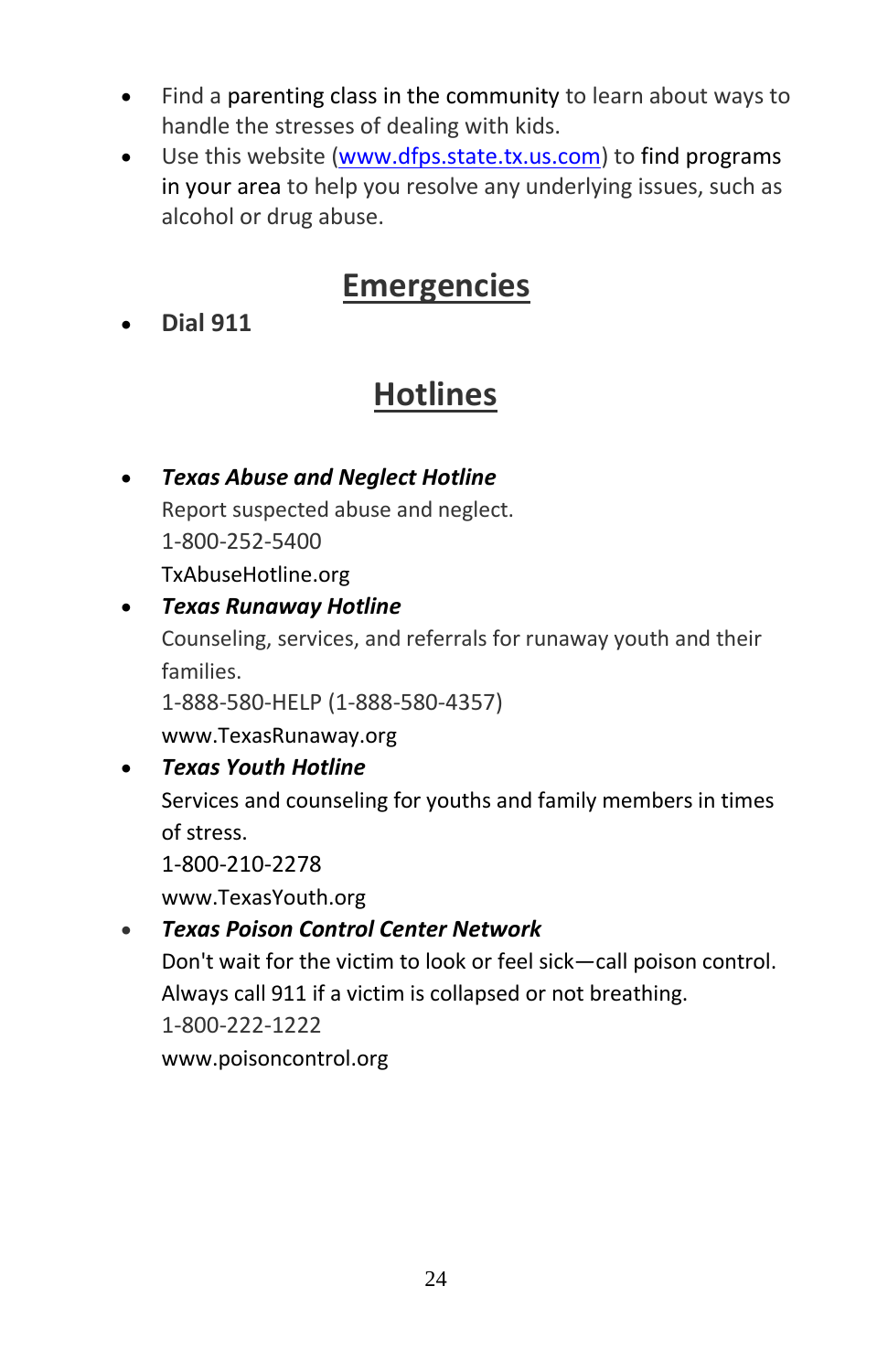# **Parenting Skills**

- *[National Parent Helpline®](../../../Documents%20and%20Settings/Allison_B.FUMCR/My%20Documents/BLOCKEDnationalparenthelpline.org/BLOCKED)* [1-855-4A PARENT](tel:18554272736) (1-855-427-2736) www.nationalparenthelpline.org
- *[Car Safety: Look Before You Lock](http://www.dfps.state.tx.us/Prevention_and_Early_Intervention/Vehicle_Safety/default.asp)* Online education about vehicle safety for children
- *[Family Compass](http://www.family-compass.org/)* Parenting and family programs in the Dallas area. www.family-compass.org
- *[Texas Education Agency](http://www.tea.state.tx.us/life_skills_links.html)* Life skills classes and resources for teen parents.

# **Family Violence**

If you are the parent of a child who is a victim of abuse or neglect, you should call one of the following hotlines for assistance and intervention:

- *National Domestic Violence Hotline* [1-800-799-7233](tel:18007997233) –or- www.thehotline.org
- *[Texas Abuse and Neglect Hotline](http://www.txabusehotline.org/)* Report child abuse and neglect. [1-800-252-5400](tel:18002525400) –or- [www.txabusehotline.org](http://www.txabusehotline.org/)
- *[Childhelp® National Child Abuse Hotline](http://www.childhelp.org/)* The 24/7 hotline offers crisis intervention, information, literature, and referrals. [1-800-4-A-Child \(1-800-422-4453\)](tel:18004224453) –or- [www.childhelp.org](http://www.childhelp.org/)
- *[National Domestic Violence Hotline](http://www.thehotline.org/)* 24-hour support through advocacy, safety planning, resources, and hope to everyone affected by domestic violence. [1-800-799-SAFE \(1-800-799-7233\)](tel:18007997233) –or- [www.thehotline.org](http://www.thehotline.org/)